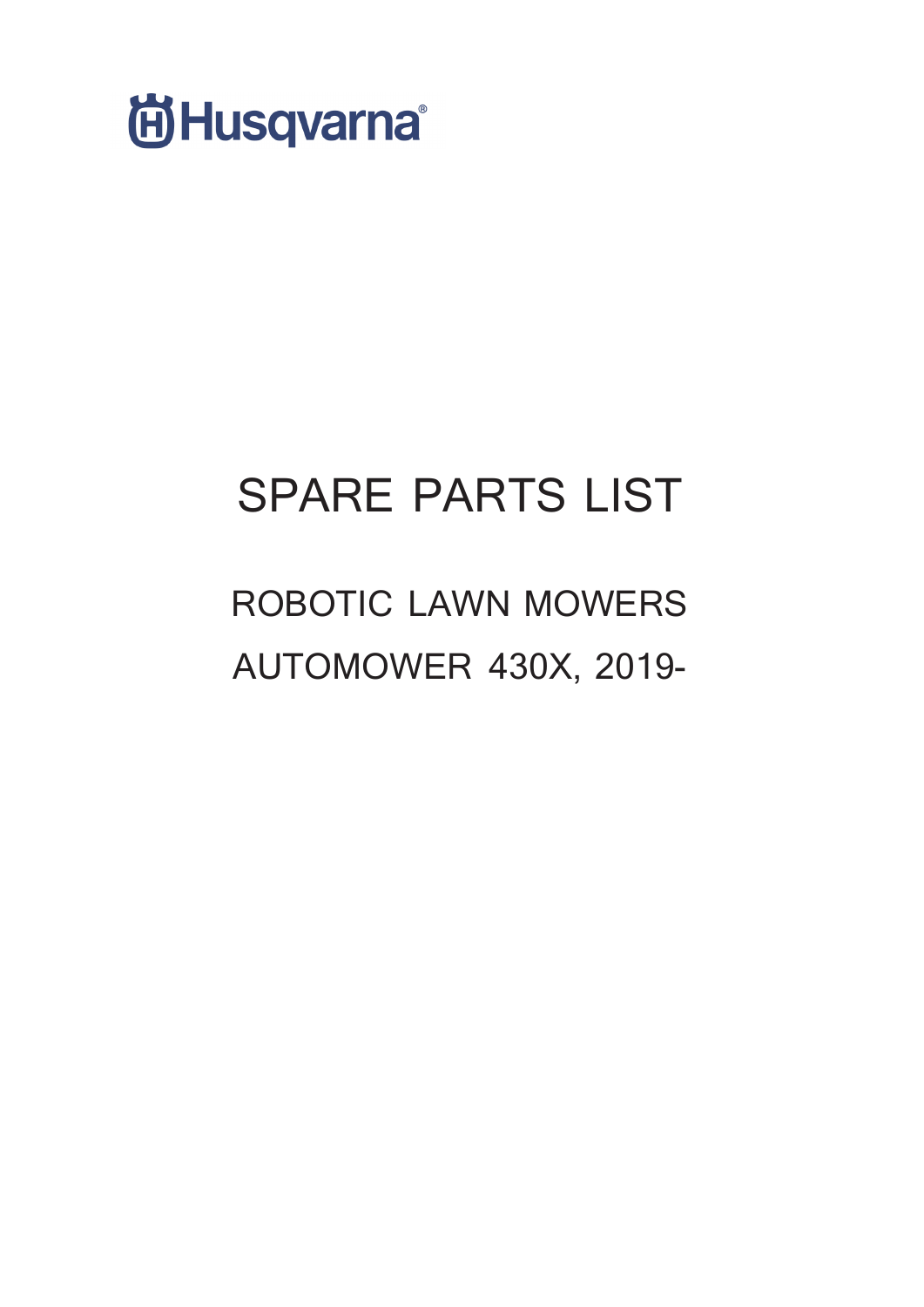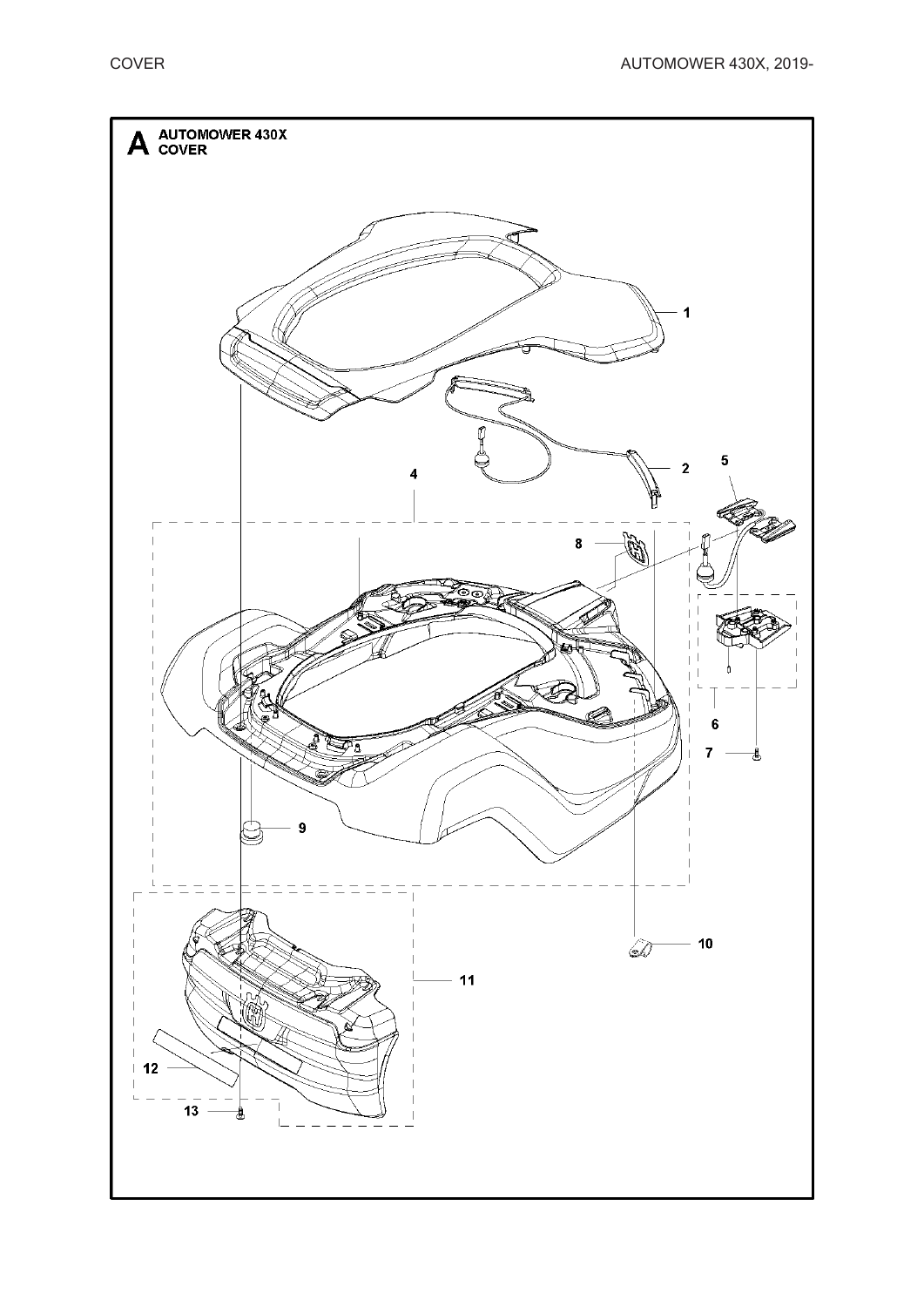### **COVER** COVER **COVER**

| Ref | Part No      | <b>Description</b>   | <b>Remark</b>                | <b>QTY KIT</b> |
|-----|--------------|----------------------|------------------------------|----------------|
|     | 590 87 70-01 | <b>BODY KIT</b>      | Cover KIT Top Grey           |                |
|     | 590 87 70-02 | <b>BODY KIT</b>      | Cover KIT Top White          |                |
|     | 590 87 70-03 | <b>BODY KIT</b>      | Cover KIT Top Orange         |                |
|     | 501 06 51-01 | <b>WIRING ASSY</b>   |                              |                |
|     | 501 06 11-02 | <b>BODY ASSY</b>     |                              |                |
| 5   | 585 53 92-04 | <b>CABLE ASSY</b>    | <b>Charging Plate Wiring</b> |                |
| 6   | 501 06 56-02 | <b>HOLDER ASSY</b>   | <b>Holder ASSY</b>           |                |
|     | 575 54 33-14 | <b>SCREW</b>         | <b>Screw</b>                 |                |
| 8   | 587 42 35-01 | <b>DECAL</b>         |                              |                |
| 9   | 580 52 68-01 | CAP                  | Cap                          | 4              |
| 10  | 501 61 06-01 | <b>CLAMP</b>         | <b>CLAMP</b>                 |                |
| 11  | 501 06 50-01 | <b>BUMPER ASSY</b>   |                              |                |
| 12  | 586 35 97-01 | LABEL                | Label Warning                |                |
| 13  | 574 45 01-01 | <b>SCREW ITXPANT</b> | <b>Screw</b>                 | 10             |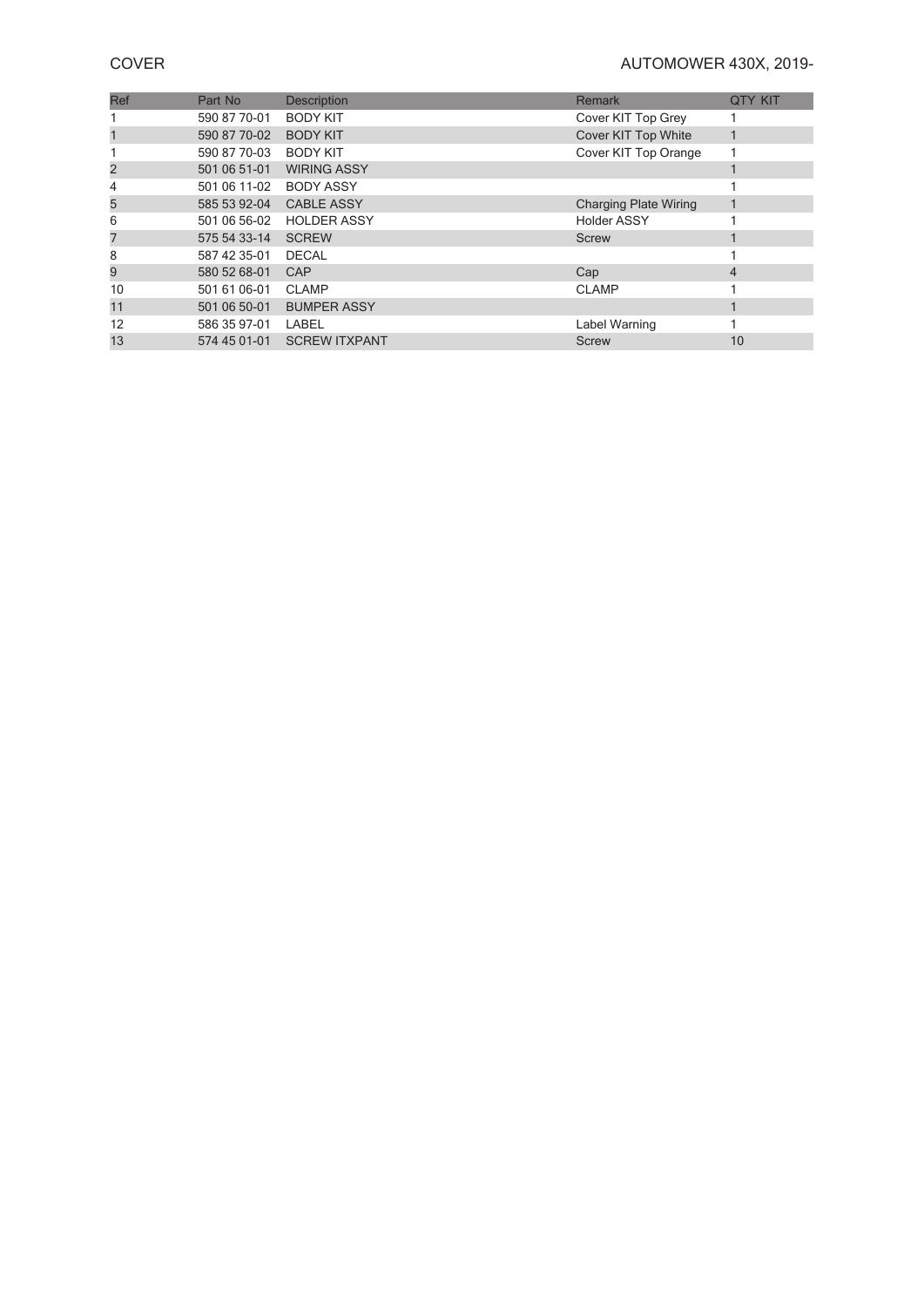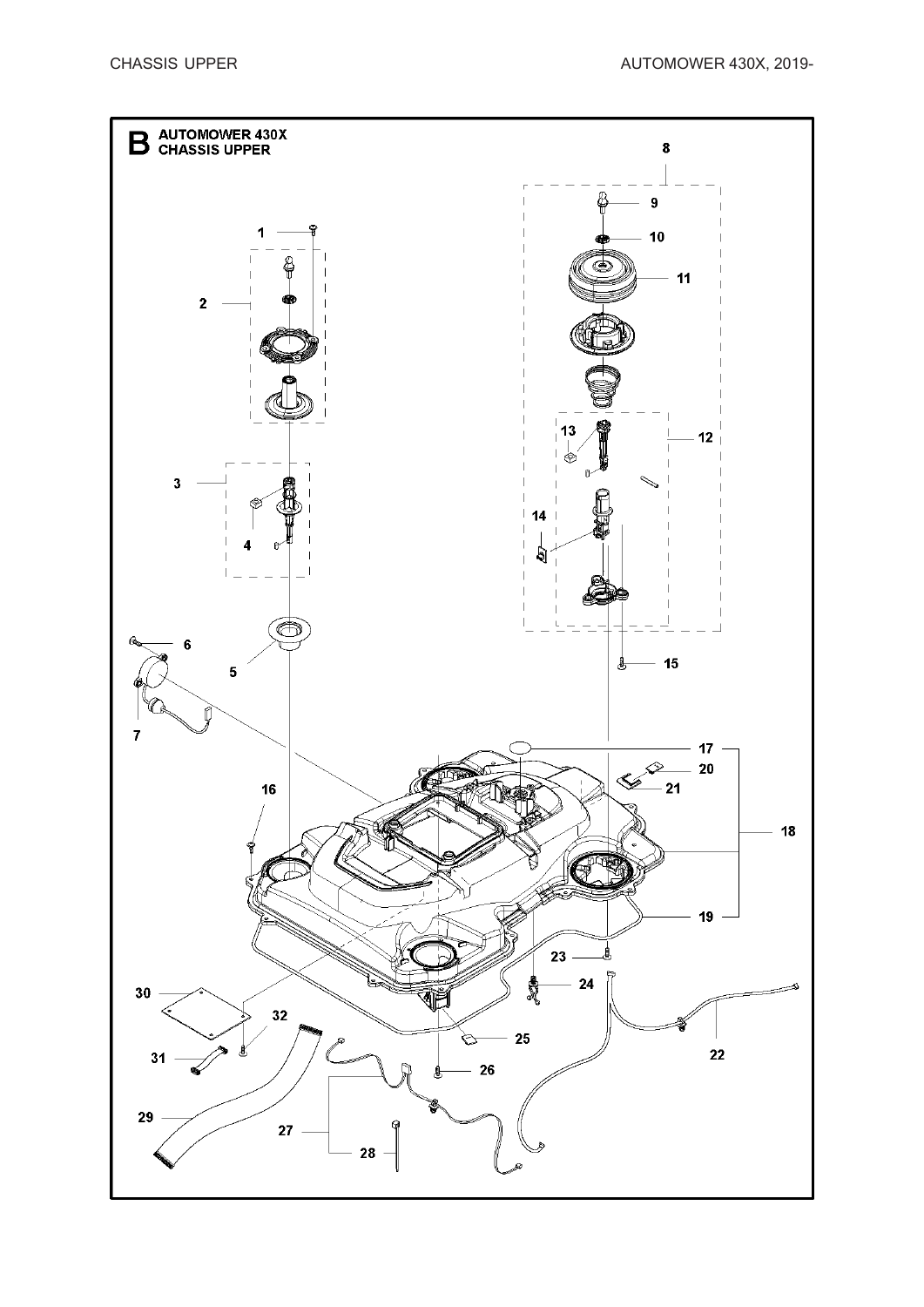### **CHASSIS UPPER CHASSIS UPPER CHASSIS UPPER**

| Ref                     | Part No               | <b>Description</b>        | <b>Remark</b>                  | <b>QTY KIT</b> |
|-------------------------|-----------------------|---------------------------|--------------------------------|----------------|
| 1                       | 574 45 01-01          | <b>SCREW ITXPANT</b>      | Screw                          | 8              |
| $\overline{\mathbf{c}}$ | 501 06 13-01          | <b>JOYSTICK KIT</b>       | Joystick KIT Rear              | $\overline{2}$ |
| 3                       | 501 12 26-02          | <b>JOYSTICK KIT</b>       | Column KIT                     | $\overline{2}$ |
| 4                       | 503 22 66-01          | <b>SQUARE NUT</b>         | <b>Square Nut</b>              | $\overline{2}$ |
| 5                       | 535 14 32-01          | <b>DEFLECTION LIMITER</b> | <b>Deflection Limiter</b>      | $\overline{2}$ |
| 6                       | 575 54 33-14          | <b>SCREW</b>              | <b>Screw</b>                   | $\overline{2}$ |
| 7                       | 579 70 63-02          | <b>BUZZER</b>             | <b>Buzzer</b>                  | $\mathbf{1}$   |
| 8                       | 581 62 09-03          | <b>JOYSTICK KIT</b>       | Joystick KIT                   | $\overline{2}$ |
| 9                       | 580 52 67-01          | <b>STUD</b>               | Stud                           | $\overline{2}$ |
| 10                      | 579 52 57-01          | <b>WASHER</b>             | Washer                         | $\overline{2}$ |
| 11                      | 579 47 46-01          | <b>BELLOWS</b>            | <b>Bellows</b>                 | $\overline{2}$ |
| 12                      |                       | 587 44 88-02 JOYSTICK KIT | Rod KIT                        | $\overline{2}$ |
| 13                      | 503 22 66-01          | <b>SQUARE NUT</b>         | Square Nut                     | 2              |
| 14                      | 592 85 23-01          | PRINTED CIRCUIT ASSY      | <b>Printed Circuit ASSY</b>    | $\overline{2}$ |
| 15                      | 575 54 33-14          | <b>SCREW</b>              | Screw                          | 6              |
| 16                      | 574 45 01-01          | <b>SCREW ITXPANT</b>      | <b>Screw</b>                   | 14             |
| 17                      | 577 75 37-01          | <b>AIR FILTER</b>         | Air Filter 10 pcs              | $\mathbf{1}$   |
| 18                      | 581 62 08-02          | <b>CHASSIS KIT</b>        | <b>Chassis KIT</b>             | $\mathbf{1}$   |
| 19                      | 574 87 47-05          | <b>SEALING STRIP</b>      | Sealing Strip (1 pcs, 5<br>mm) | $\mathbf{1}$   |
| 20                      | 592 85 24-01          | PRINTED CIRCUIT ASSY      | <b>Printed Circuit ASSY</b>    | $\mathbf{1}$   |
| 21                      | 587 83 49-01          | <b>CLIP</b>               | Clip                           | 1              |
| 22                      | 581 66 09-01 LOOM KIT |                           | Loom KIT                       | $\mathbf{1}$   |
| 23                      | 574 45 01-01          | <b>SCREW ITXPANT</b>      | Screw                          | 6              |
| 24                      | 580 68 29-01          | <b>HOLDER</b>             | Holder                         | $\overline{2}$ |
| 25                      | 592 85 24-01          | PRINTED CIRCUIT ASSY      | <b>Printed Circuit ASSY</b>    | $\mathbf{1}$   |
| 26                      | 575 54 33-14          | <b>SCREW</b>              | <b>Screw</b>                   | $\overline{4}$ |
| 27                      | 581 62 11-01          | <b>LOOM KIT</b>           | Loom KIT                       | $\mathbf{1}$   |
| 28                      | 900 23 87-08          | <b>TIE WRAP</b>           | Tie Wrap                       | $\overline{2}$ |
| 29                      | 579 70 62-01          | <b>CABLE ASSY</b>         | Loom                           | 1              |
| 30                      | 581 01 40-01          | PRINTED CIRCUIT ASSY      | <b>GPS Board</b>               | $\mathbf{1}$   |
| 31                      | 588 56 65-01          | <b>WIRING ASSY</b>        | Loom                           | 1              |
| 32                      | 575 54 33-14          | <b>SCREW</b>              | <b>Screw</b>                   | $\overline{4}$ |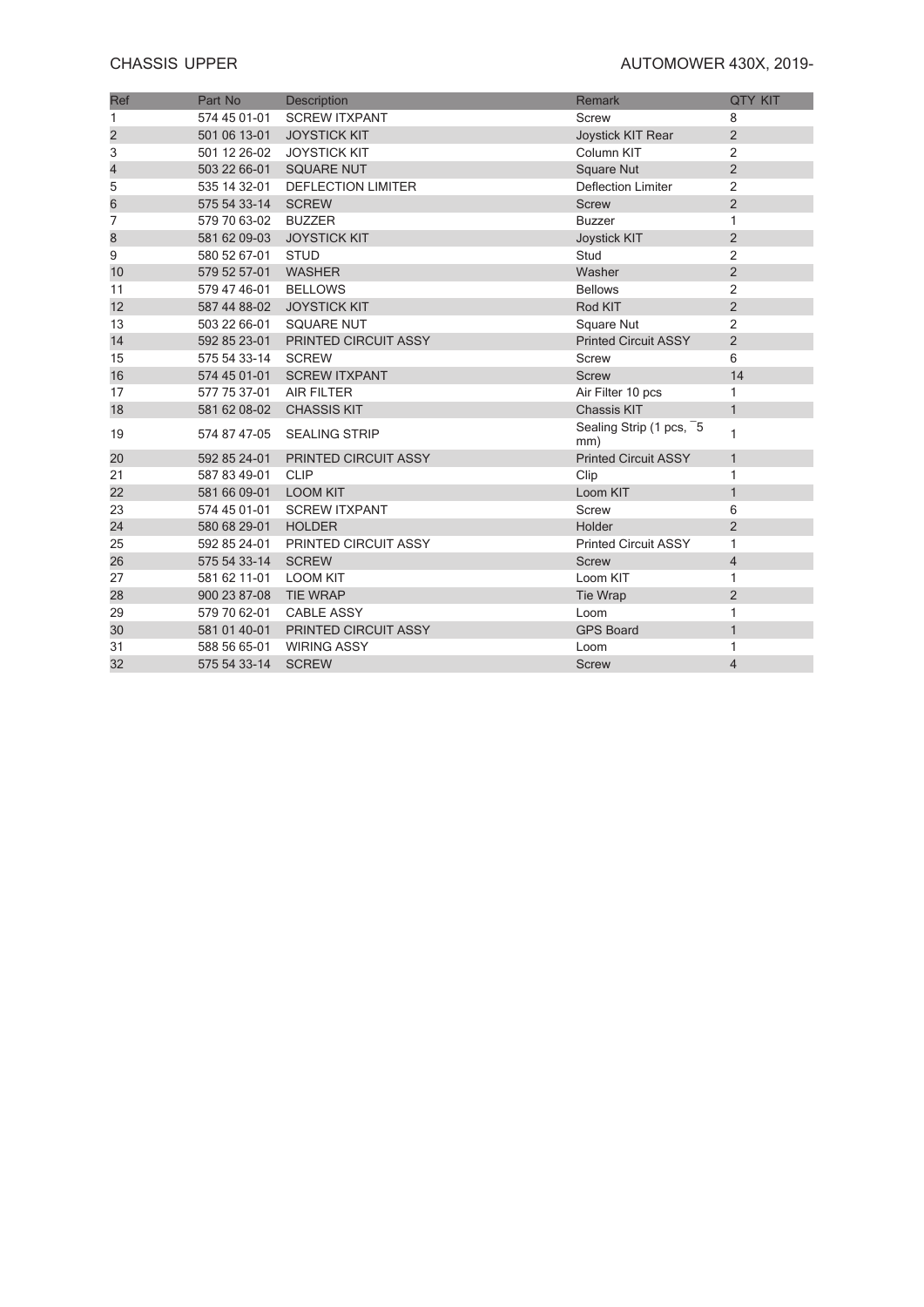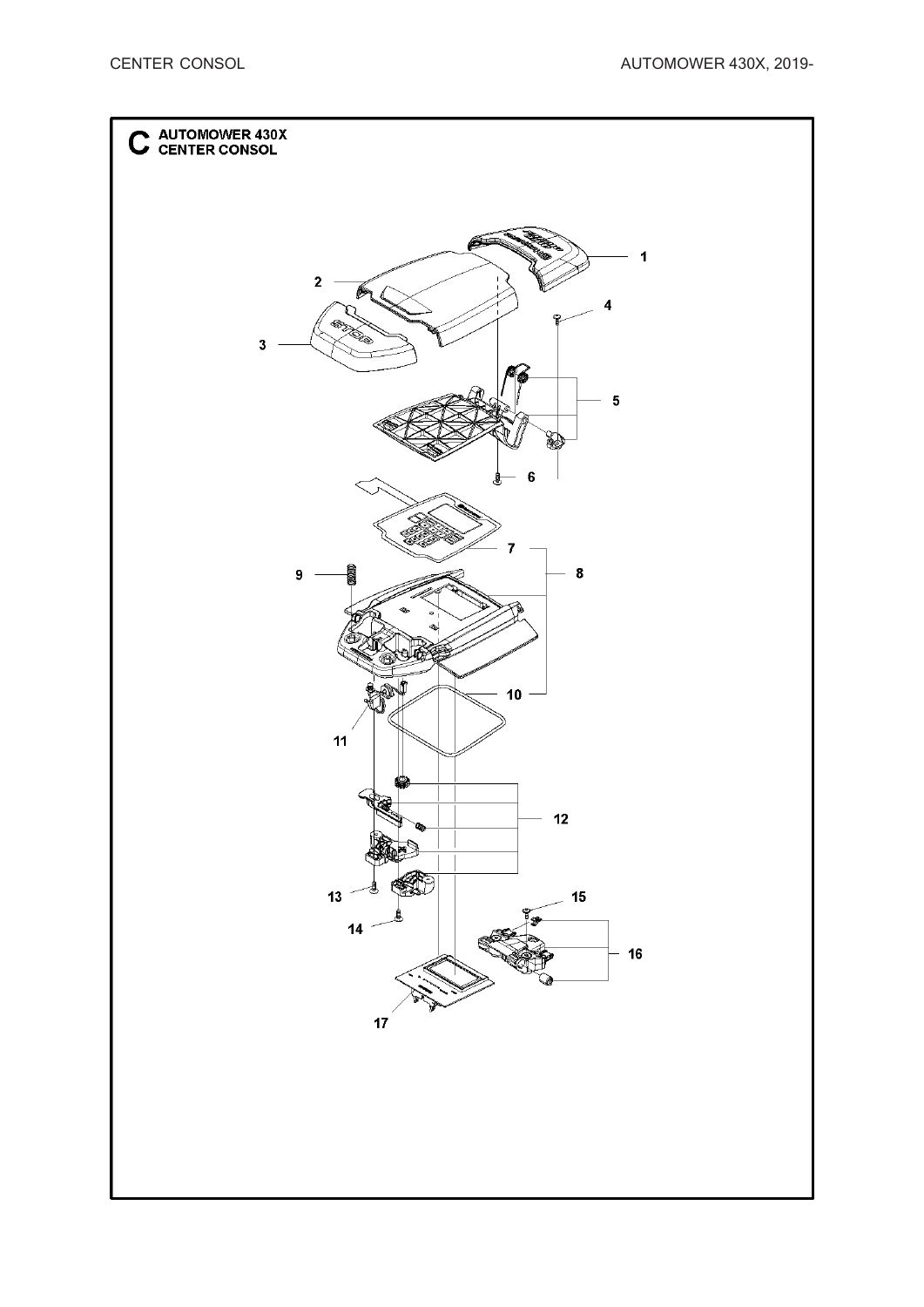### **CENTER CONSOL CENTER** CONSOL

| Ref | Part No      | Description                       | <b>Remark</b>                  | <b>QTY KIT</b> |
|-----|--------------|-----------------------------------|--------------------------------|----------------|
|     | 588 79 75-02 | <b>COVER</b>                      | Cover                          |                |
| 2   | 579 45 85-01 | <b>HATCH</b>                      | Hatch                          |                |
| 3   | 579 45 81-01 | <b>BUTTON</b>                     | <b>Button</b>                  |                |
| 4   | 575 54 33-14 | <b>SCREW</b>                      | <b>Screw</b>                   | $\overline{2}$ |
| 5   | 501 06 58-01 | <b>HINGE KIT</b>                  | Hinge KIT                      |                |
| 6   | 575 54 33-14 | <b>SCREW</b>                      | <b>Screw</b>                   | $\overline{2}$ |
|     | 579 62 79-02 | <b>KEYBOARD</b>                   | Keyboard                       |                |
| 8   | 583 94 37-01 | <b>COVER KIT</b>                  | Cover KIT                      |                |
| 9   | 535 13 01-01 | <b>SPRING</b>                     | Spring                         | 2              |
| 10  | 574 87 47-06 | <b>SEALING STRIP</b>              | Sealing Strip (1 pcs, 5<br>mm) |                |
| 11  | 574 48 03-02 | <b>SWITCH</b>                     | Switch                         |                |
| 12  | 501 06 60-01 | <b>LOCK KIT</b>                   | Locking Plate KIT              |                |
| 13  | 575 54 33-14 | <b>SCREW</b>                      | Screw                          |                |
| 14  | 575 54 33-14 | <b>SCREW</b>                      | <b>Screw</b>                   |                |
| 15  | 575 54 33-14 | <b>SCREW</b>                      | Screw                          | 3              |
| 16  | 581 62 07-01 | <b>SUPPORT KIT</b>                | Support KIT                    | 1              |
| 17  |              | 588 27 59-01 PRINTED CIRCUIT ASSY | <b>Printed Circuit ASSY</b>    |                |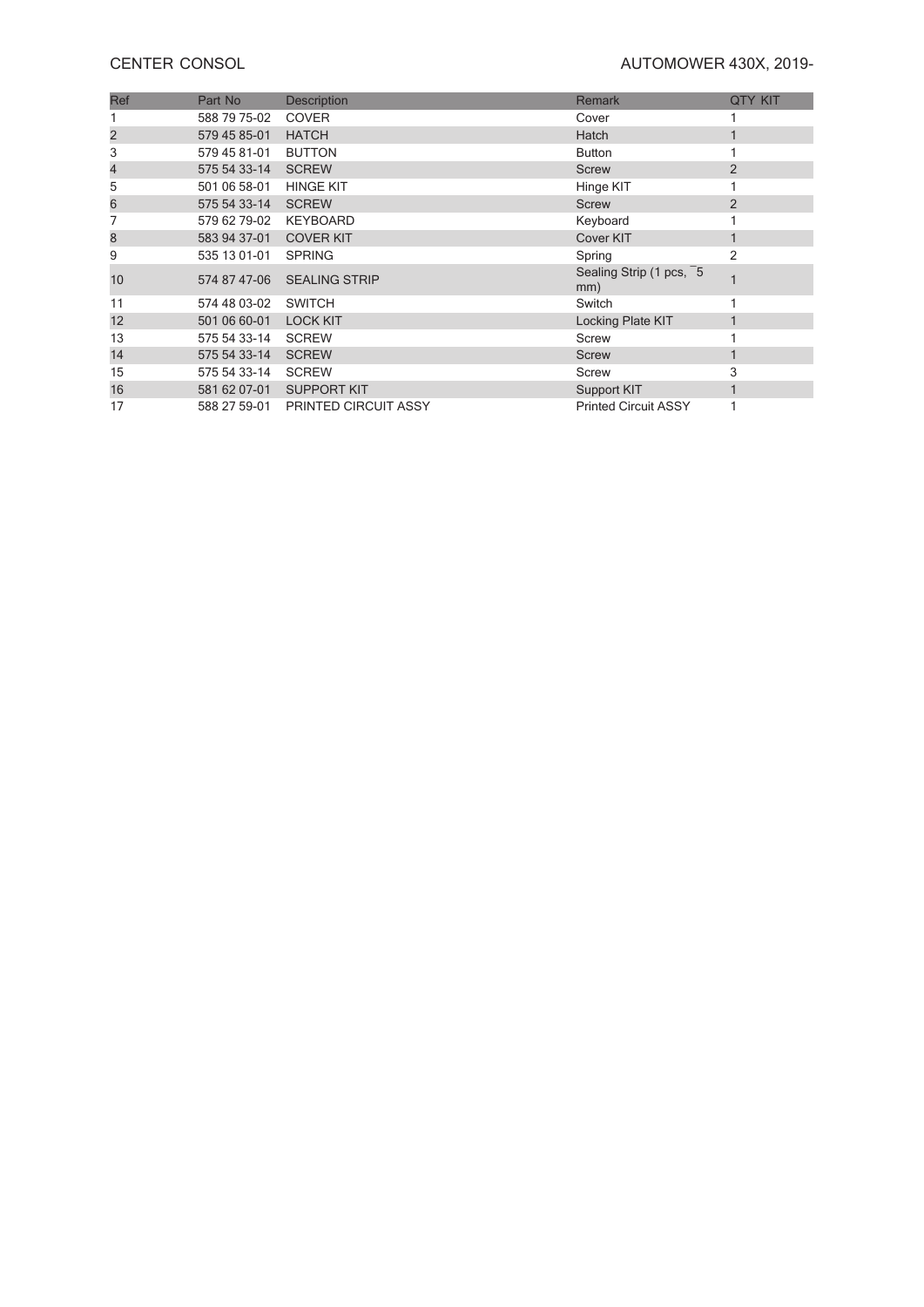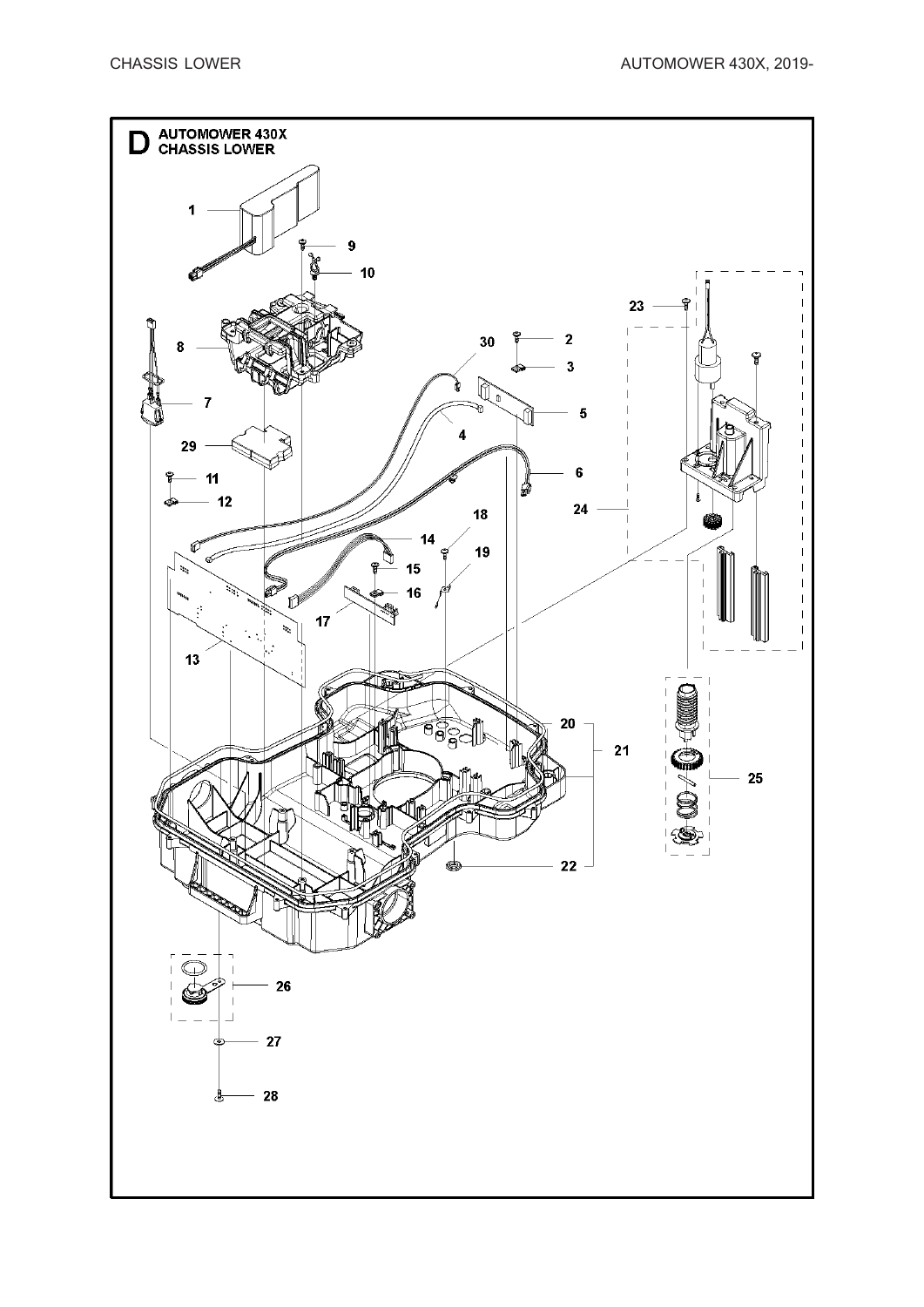### **CHASSIS LOWER CHASSIS LOWER AUTOMOWER** 430X, 2019-

| Ref          | Part No      | Description                 | <b>Remark</b>                  | <b>QTY KIT</b> |
|--------------|--------------|-----------------------------|--------------------------------|----------------|
| 1            | 589 58 57-01 | <b>BATTERY</b>              | <b>Battery</b>                 | 1              |
| $\mathbf{1}$ | 593 24 74-01 | <b>BATTERY</b>              | From Serial number ??-         | $\mathbf{1}$   |
| 2            | 575 54 33-14 | <b>SCREW</b>                | <b>Screw</b>                   | $\overline{2}$ |
| 3            | 579 52 94-01 | <b>CLAMP</b>                | Clamp                          | $\overline{2}$ |
| 4            | 579 70 82-01 | <b>LOOM</b>                 | Loom                           | $\mathbf{1}$   |
| 5            | 592 85 27-01 | PRINTED CIRCUIT ASSY        | <b>Printed Circuit ASSY</b>    | $\mathbf{1}$   |
| 6            | 580 37 07-02 | <b>LOOM</b>                 | Loom                           | 1              |
| 7            | 579 70 87-01 | <b>CABLE ASSY</b>           | Switch, On Off                 | $\mathbf{1}$   |
| 8            | 580 60 96-02 | <b>HOLDER</b>               | Holder                         | $\mathbf{1}$   |
| 9            | 574 45 01-01 | <b>SCREW ITXPANT</b>        | <b>Screw</b>                   | 5              |
| 10           | 580 68 29-01 | <b>HOLDER</b>               | Holder                         | 7              |
| 11           | 575 54 33-14 | <b>SCREW</b>                | <b>Screw</b>                   | $\overline{2}$ |
| 12           | 579 52 94-01 | <b>CLAMP</b>                | Clamp                          | $\overline{2}$ |
| 13           | 592 85 26-01 | PRINTED CIRCUIT ASSY        | <b>Printed Circuit ASSY</b>    | $\mathbf{1}$   |
| 14           | 579 70 80-01 | <b>LOOM</b>                 | Loom                           | 1              |
| 15           | 575 54 33-14 | <b>SCREW</b>                | <b>Screw</b>                   | $\mathbf{1}$   |
| 16           | 579 52 94-01 | <b>CLAMP</b>                | Clamp                          | 1              |
| 17           | 579 72 85-02 | <b>PRINTED CIRCUIT ASSY</b> | <b>Printed Circuit ASSY</b>    | $\mathbf{1}$   |
| 18           | 575 54 33-14 | <b>SCREW</b>                | <b>Screw</b>                   | $\overline{2}$ |
| 19           | 581 55 61-01 | <b>SPRING</b>               | Spring                         | $\overline{2}$ |
| 20           | 574 87 47-05 | <b>SEALING STRIP</b>        | Sealing Strip (1 pcs, 5<br>mm) | 1              |
| 21           | 583 94 45-02 | <b>CHASSIS KIT</b>          | <b>Chassis KIT</b>             | $\mathbf{1}$   |
| 22           | 584 89 75-01 | <b>GROMMET</b>              | Plug                           | $\overline{2}$ |
| 23           | 575 54 33-14 | <b>SCREW</b>                | <b>Screw</b>                   | $\overline{4}$ |
| 24           | 501 06 83-01 | <b>MOTOR ASSY</b>           | Motor ASSY                     | 1              |
| 25           | 581 62 16-01 | <b>SCREW KIT</b>            | <b>Screw KIT</b>               | $\mathbf{1}$   |
| 26           | 581 62 12-02 | <b>PLUG KIT</b>             | Plug KIT                       | $\mathbf{1}$   |
| 27           | 734 11 37-41 | <b>WASHER</b>               | Washer                         | $\mathbf{1}$   |
| 28           | 574 45 01-01 | <b>SCREW ITXPANT</b>        | <b>Screw</b>                   | 1              |
| 29           | 587 24 96-01 | <b>WEIGHT</b>               | Weight                         | $\mathbf{1}$   |
| 30           | 588 81 84-02 | <b>WIRING ASSY</b>          | <b>Wiring ASSY</b>             | 1              |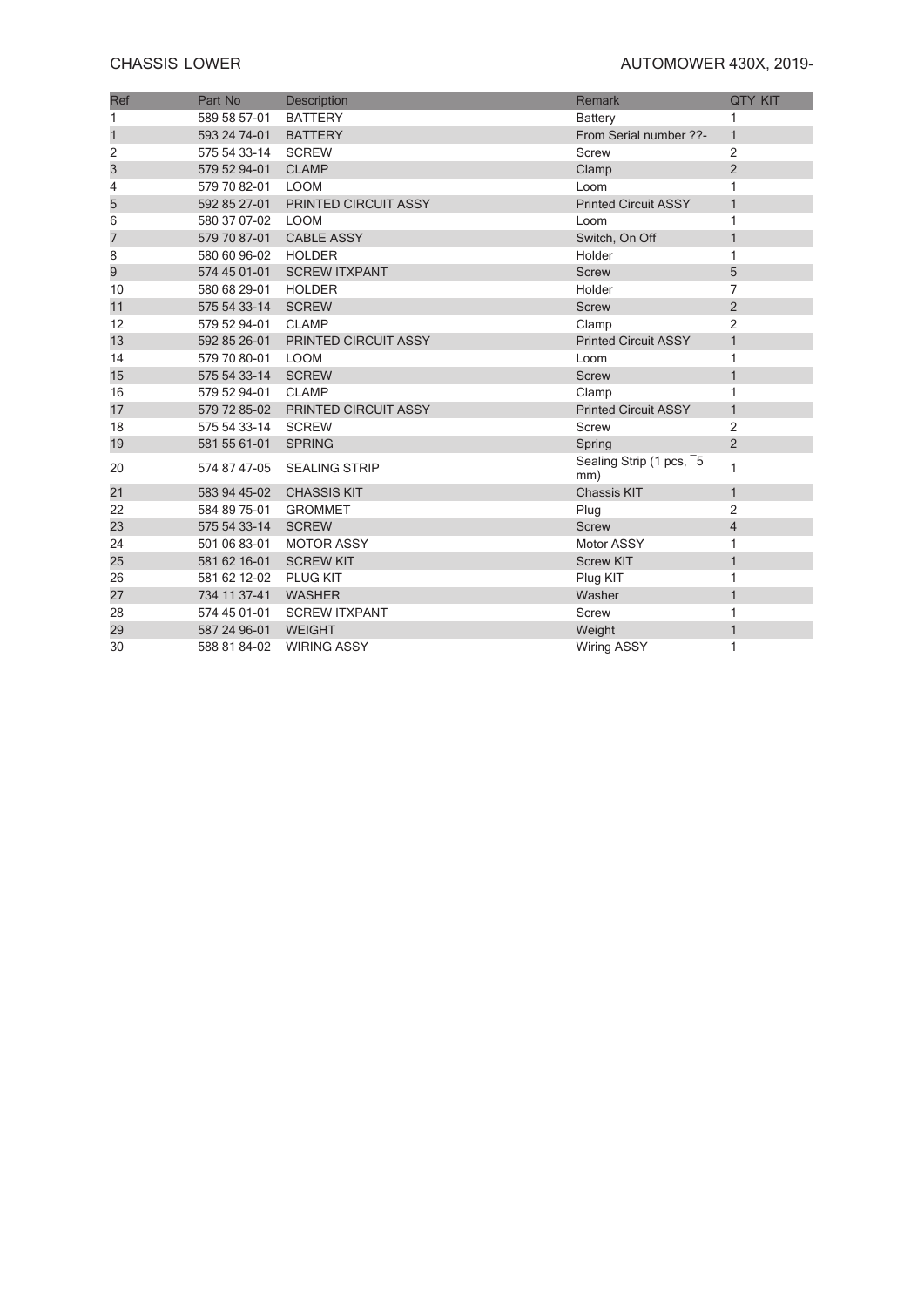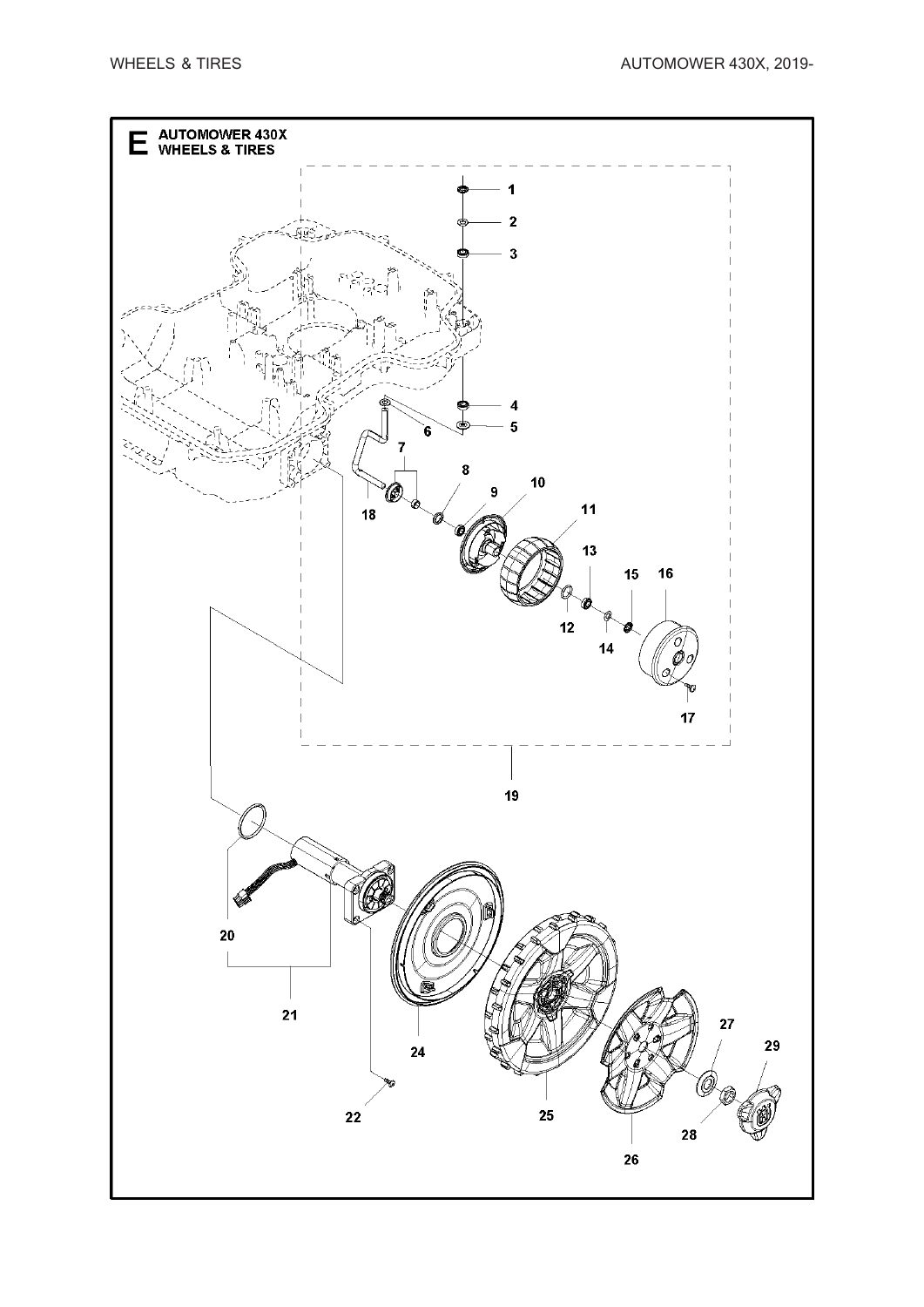### **WHEELS & TIRES WHEELS & TIRES AUTOMOWER 430X, 2019-**

| <b>Ref</b>     | Part No      | <b>Description</b>      | <b>Remark</b>           | <b>QTY KIT</b> |
|----------------|--------------|-------------------------|-------------------------|----------------|
|                | 576 01 93-02 | <b>LOCKWASHER</b>       | Lock Washer             | 2              |
| $\overline{c}$ | 580 76 46-01 | WASHER                  | Washer                  | $\overline{2}$ |
| 3              | 580 60 51-01 | <b>BALL BEARING</b>     | <b>Ball Bearing</b>     | $\overline{c}$ |
| 4              | 580 60 51-01 | <b>BALL BEARING</b>     | <b>Ball Bearing</b>     | $\overline{2}$ |
| 5              | 535 08 78-03 | <b>WASHER</b>           | Washer                  | $\overline{2}$ |
| 6              | 580 76 46-01 | <b>WASHER</b>           | Washer                  | $\overline{2}$ |
| 7              | 581 62 15-01 | SHIELD KIT              | Sheild KIT              | $\overline{2}$ |
| 8              | 580 48 71-01 | <b>SEALING</b>          | Sealing                 | $\overline{2}$ |
| 9              | 580 60 51-01 | <b>BALL BEARING</b>     | <b>Ball Bearing</b>     | $\overline{2}$ |
| 10             | 579 45 71-01 | <b>WHEEL</b>            | <b>Wheel Inside</b>     | $\overline{2}$ |
| 11             | 574 44 98-01 | WHEEL                   | Tire                    | $\overline{c}$ |
| 12             | 580 44 51-01 | O-RING                  | O-ring                  | $\overline{2}$ |
| 13             | 580 60 51-01 | <b>BALL BEARING</b>     | <b>Ball Bearing</b>     | $\overline{2}$ |
| 14             | 580 76 46-01 | WASHER                  | Washer                  | $\overline{2}$ |
| 15             | 576 01 93-02 | <b>LOCKWASHER</b>       | Lock Washer             | $\overline{2}$ |
| 16             | 579 45 72-01 | <b>WHEEL</b>            | <b>Wheel Outside</b>    | $\overline{2}$ |
| 17             | 575 54 33-14 | <b>SCREW</b>            | <b>Screw</b>            | 6              |
| 18             | 580 33 61-01 | <b>SPINDLE</b>          | Spindle                 | $\overline{2}$ |
| 19             | 581 62 14-01 | <b>WHEEL KIT</b>        | Front Wheel KIT         | $\overline{2}$ |
| 20             | 580 44 39-02 | O-RING                  | $O$ -ring               | $\overline{2}$ |
| 21             | 581 62 13-04 | <b>MOTOR KIT</b>        | <b>Wheel Motor ASSY</b> | $\overline{2}$ |
| 22             | 574 45 01-01 | <b>SCREW ITXPANT</b>    | <b>Screw</b>            | $\bf 8$        |
| 24             | 582 27 60-01 | <b>COVER</b>            | Cover                   | $\overline{2}$ |
| 25             | 582 27 25-02 | <b>WHEEL</b>            | <b>Rear Wheel</b>       | $\overline{2}$ |
| 26             | 579 50 57-01 | <b>WHEEL COVER</b>      | <b>Wheel Cover</b>      | $\overline{2}$ |
| 27             | 586 21 06-01 | WASHER                  | Spring Washer           | $\overline{2}$ |
| 28             | 731 43 24-01 | <b>HEXAGON THIN NUT</b> | <b>Thin Nut</b>         | 2              |
| 29             | 579 50 55-02 | <b>HUB CAP</b>          | Hub Cap                 | $\overline{2}$ |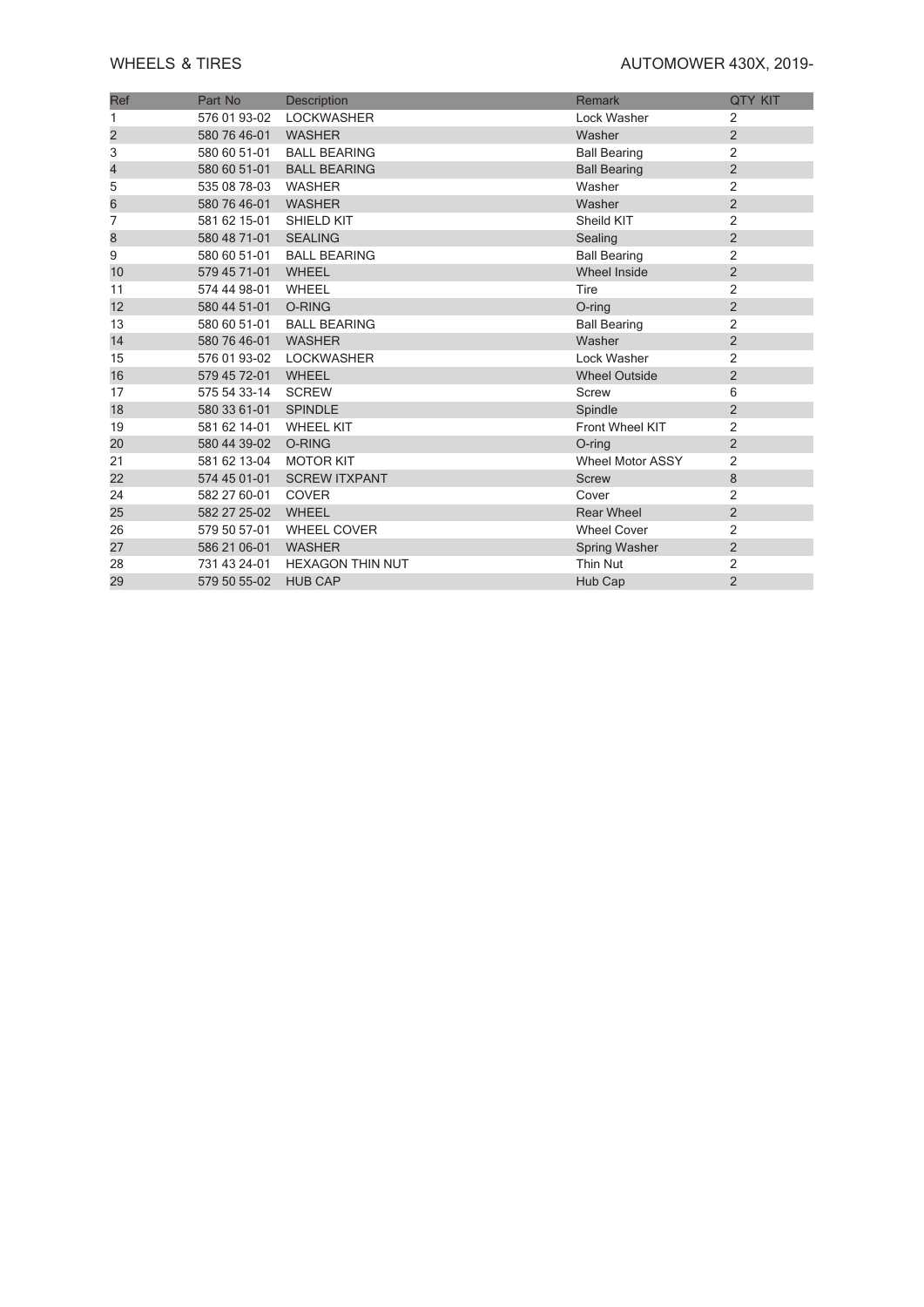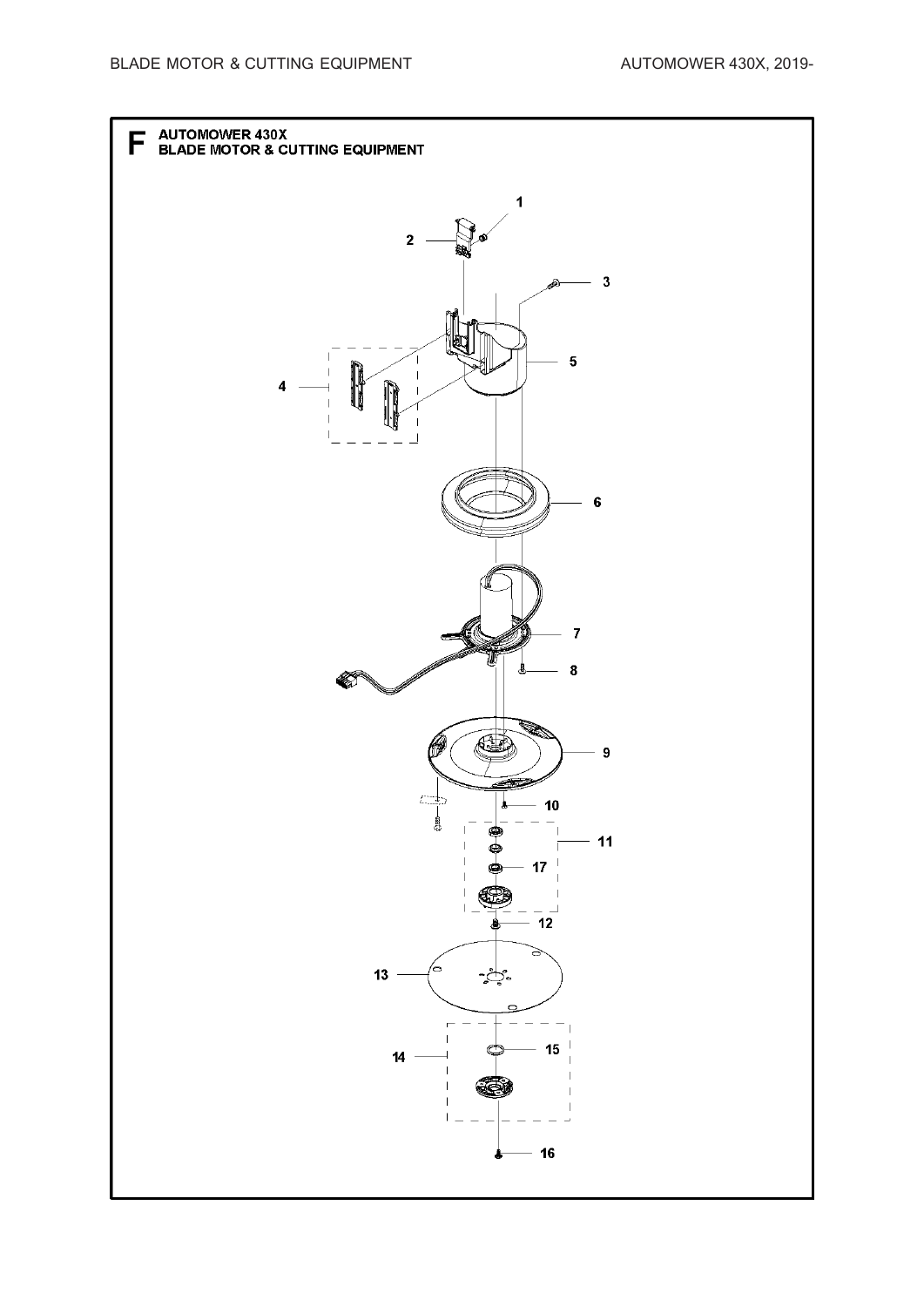### **BLADE MOTOR & CUTTING EQUIPMENT** AUTOMOWER 430X, 2019-

| Ref | Part No      | <b>Description</b>          | <b>Remark</b>               | <b>QTY KIT</b> |    |
|-----|--------------|-----------------------------|-----------------------------|----------------|----|
|     | 580 62 44-01 | <b>SPRING</b>               | Spring                      |                |    |
| 2   | 579 56 46-01 | <b>LINK</b>                 | Link                        |                |    |
| 3   | 575 54 33-14 | <b>SCREW</b>                | Screw                       | 3              |    |
| 4   | 581 62 18-01 | <b>BEARING KIT</b>          | <b>Bearing KIT</b>          |                |    |
| 5   | 579 56 45-01 | <b>HOUSING</b>              | Housing                     |                |    |
| 6   | 579 66 64-03 | <b>BELLOWS</b>              | <b>Bellows</b>              |                |    |
|     | 587 38 14-01 | <b>MOTOR ASSY</b>           | <b>Cutting Motor ASSY</b>   |                |    |
| 8   | 575 54 33-14 | <b>SCREW</b>                | <b>Screw</b>                | $\overline{4}$ |    |
| 9   | 587 37 81-01 | <b>CUTTING DISC</b>         | <b>Cutting Disc</b>         |                |    |
| 10  | 535 13 05-02 | <b>SCREW</b>                | <b>Screw</b>                | 3              |    |
| 11  | 588 42 17-02 | <b>BEARING HOUSING ASSY</b> | <b>Bearing Housing ASSY</b> |                |    |
| 12  | 535 07 60-01 | <b>SCREW</b>                | <b>Screw</b>                |                |    |
| 13  | 587 37 80-01 | <b>SKID PLATE</b>           | <b>Skid Plate</b>           |                |    |
| 14  | 587 44 96-01 | <b>COVER KIT</b>            | <b>Bearing Cover ASSY</b>   |                |    |
| 15  | 585 29 75-01 | O-RING                      | O-Ring                      |                |    |
| 16  | 575 54 33-14 | <b>SCREW</b>                | <b>Screw</b>                | 3              |    |
| 17  |              | 535 07 57-03 BALL BEARING   |                             |                | 11 |
| 17  | 593 08 08-01 | <b>BALL BEARING</b>         | Tube 50 pcs                 |                |    |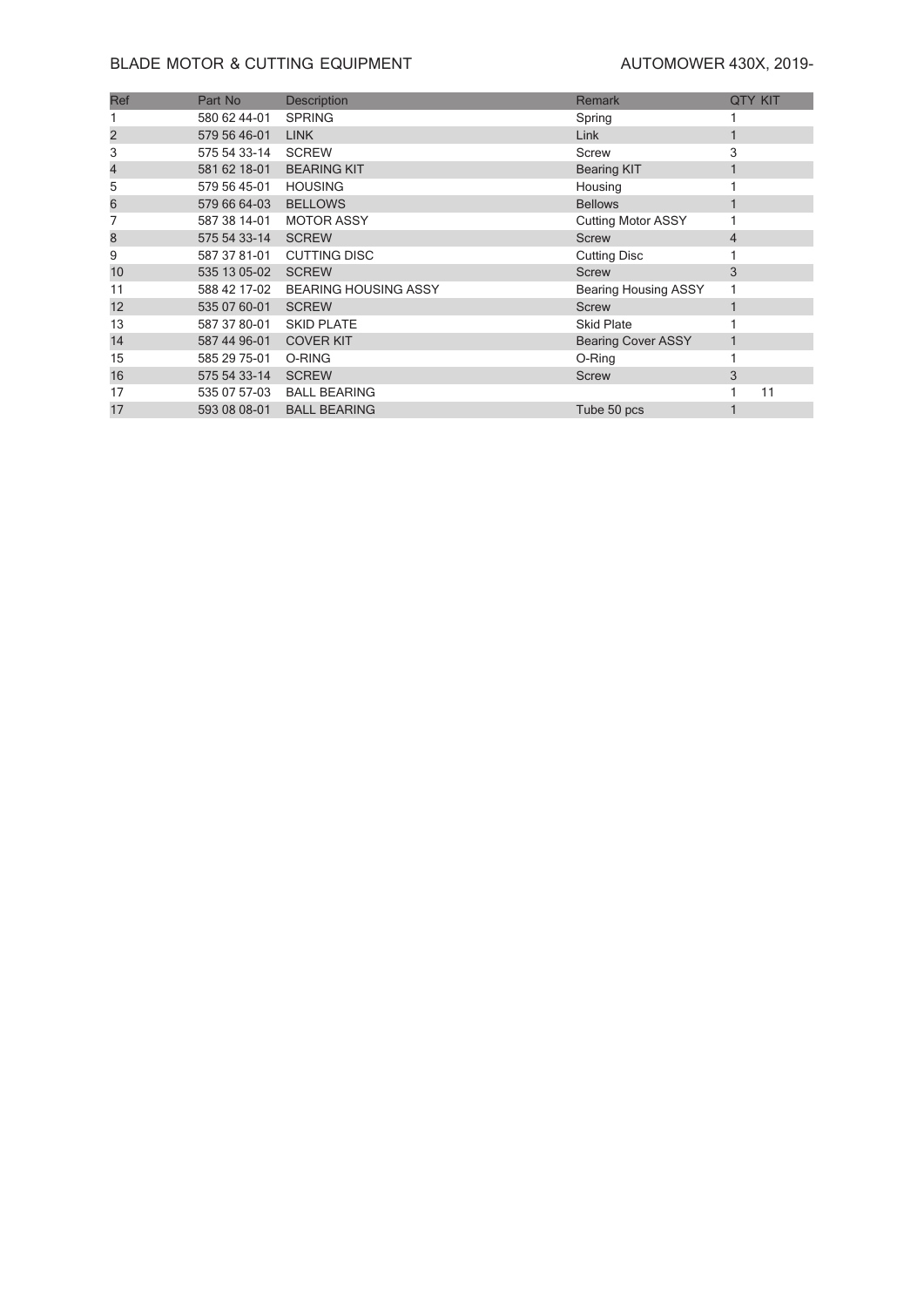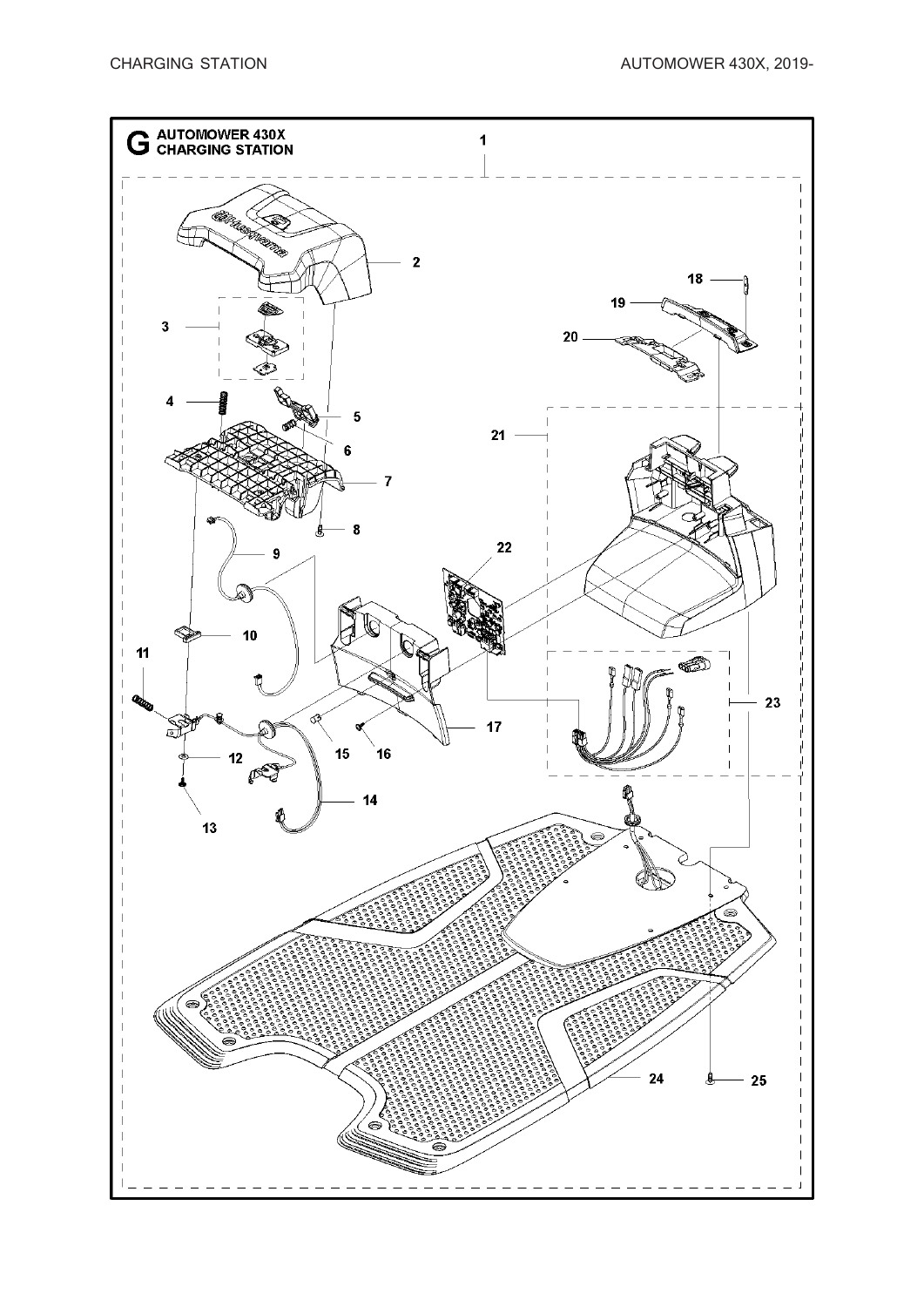### **CHARGING STATION CHARGING STATION**

| Ref            | Part No      | Description             | <b>Remark</b>                | <b>QTY KIT</b> |
|----------------|--------------|-------------------------|------------------------------|----------------|
|                | 580 76 55-09 | <b>CHARGING STATION</b> | <b>Charging Station</b>      |                |
| $\overline{c}$ | 579 44 82-04 | CAP                     | Cap                          | $\mathbf{1}$   |
| 3              | 501 06 59-01 | <b>BUTTON KIT</b>       | Home Button KIT              | 1              |
| 4              | 580 51 14-01 | <b>SPRING</b>           | Spring                       | $\overline{2}$ |
| 5              | 579 46 24-02 | <b>BUTTON</b>           | <b>Button</b>                |                |
| 6              | 574 48 70-01 | <b>SPRING</b>           | Spring                       | $\mathbf{1}$   |
| 7              | 579 45 80-04 | <b>FRAME</b>            | Frame                        | 1              |
| 8              | 575 54 33-14 | <b>SCREW</b>            | <b>Screw</b>                 | 4              |
| 9              | 579 70 83-01 | <b>LOOM</b>             | Home Button Wiring           | 1              |
| 10             | 579 46 05-01 | <b>DISTANCE</b>         | <b>Distance</b>              | $\overline{2}$ |
| 11             | 580 51 14-01 | <b>SPRING</b>           | Spring                       | $\overline{2}$ |
| 12             | 734 11 37-41 | <b>WASHER</b>           | Washer                       | $\overline{2}$ |
| 13             | 575 54 33-14 | <b>SCREW</b>            | Screw                        | $\overline{c}$ |
| 14             | 585 53 95-02 | <b>CABLE ASSY</b>       | Loom Charging Contact        | $\mathbf{1}$   |
| 15             | 590 21 72-01 | <b>LENS</b>             | Diode Lens                   | 1              |
| 16             | 575 54 33-14 | <b>SCREW</b>            | <b>Screw</b>                 | $\overline{2}$ |
| 17             | 579 45 97-03 | <b>LID</b>              | Lid                          | 1              |
| 18             | 580 50 41-01 | <b>TERMINAL</b>         | Terminal                     | 4              |
| 19             | 579 45 98-02 | <b>PANEL</b>            | Panel                        |                |
| 20             | 579 45 99-01 | <b>HOLDER</b>           | Holder                       | $\mathbf{1}$   |
| 21             | 588 18 88-01 | <b>HOUSING ASSY</b>     | Housing KIT                  |                |
| 22             | 592 89 45-01 | PRINTED CIRCUIT ASSY    | <b>PCBA Charging Station</b> | $\mathbf{1}$   |
| 23             | 588 47 89-01 | <b>CABLE KIT</b>        | Wiring CS                    | 1              |
| 24             | 590 09 40-01 | <b>BASE ASSY</b>        | <b>Charging Plate</b>        | $\mathbf{1}$   |
| 25             | 575 54 33-14 | <b>SCREW</b>            | Screw                        | 4              |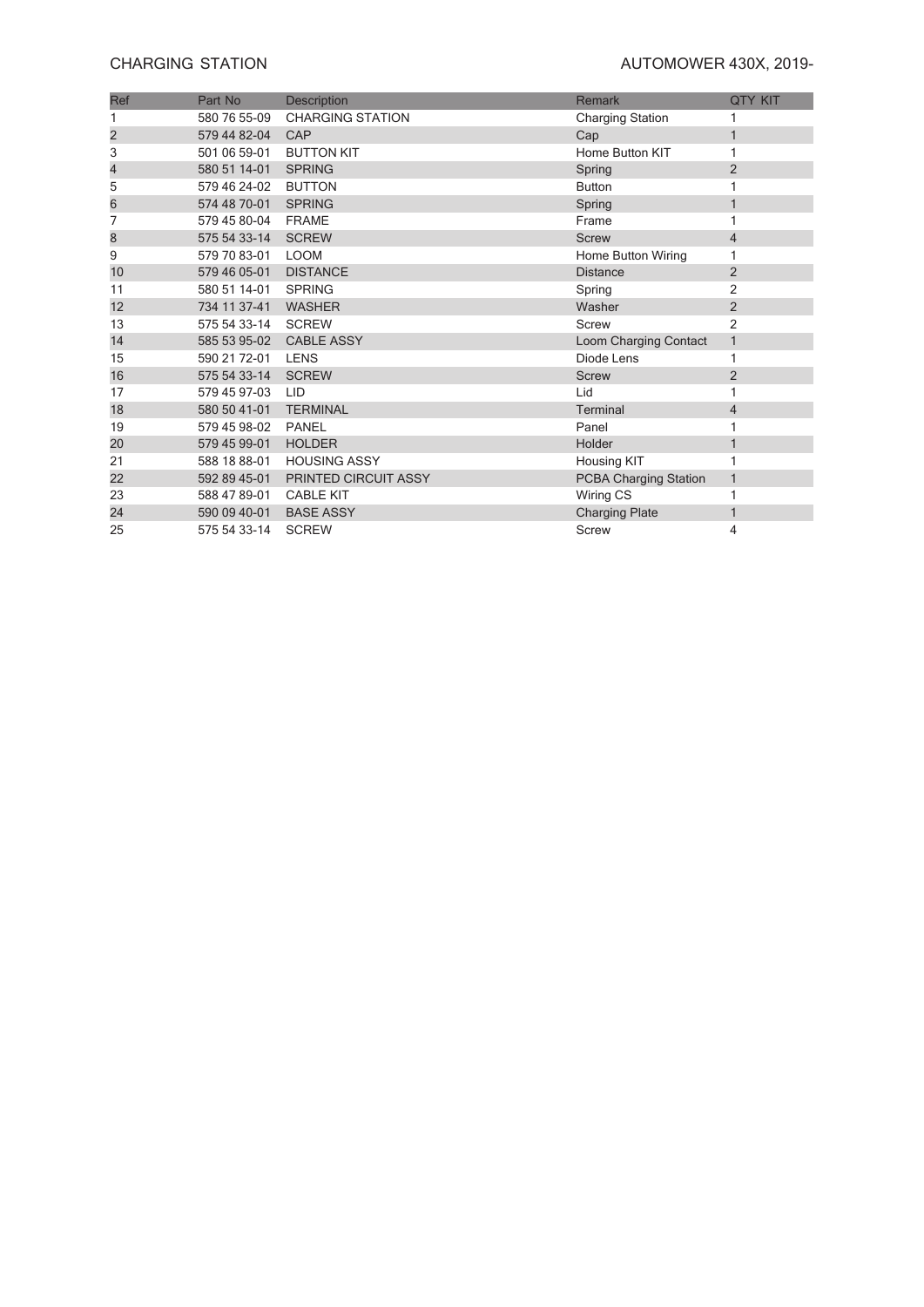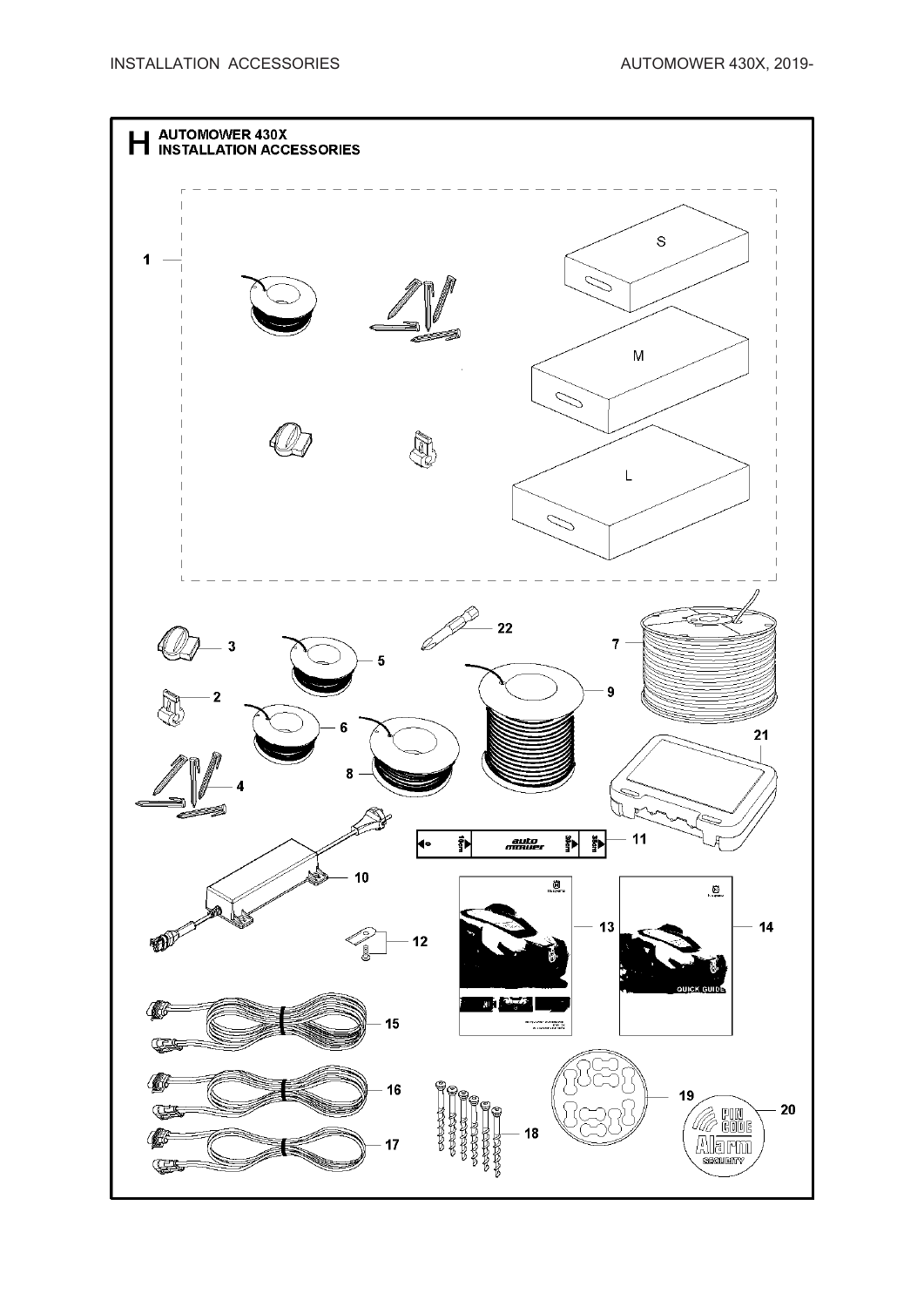### **INSTALLATION ACCESSORIES** AUTOMOWER 430X, 2019-

| Ref               | Part No                      | <b>Description</b>         | <b>Remark</b>                                                                                                   | <b>QTY KIT</b>    |
|-------------------|------------------------------|----------------------------|-----------------------------------------------------------------------------------------------------------------|-------------------|
| 1                 | 967 62 36-01                 | <b>INSTALLATION KIT</b>    | Installation KIT S: Wire<br>(150 m), Staples (300 pcs), 1<br>Connectors (3 pcs),<br>Couplers (5 pcs)            |                   |
|                   | 967 62 36-02                 | <b>INSTALLATION KIT</b>    | Installation KIT M: Wire<br>(250 m), Staples (400 pcs), 1<br>Connectors (3 pcs),<br>Couplers (5 pcs)            |                   |
| 1                 | 967 62 36-03                 | <b>INSTALLATION KIT</b>    | Installation KIT L: Wire<br>$(400 \text{ m})$ , Staples (600 pcs), 1<br>Connectors (5 pcs),<br>Couplers (5 pcs) |                   |
| 2                 | 535 12 90-01                 | <b>CONNECTOR</b>           | Loop Wire Connector                                                                                             | $\mathbf{1}$      |
| 2                 | 535 12 90-02                 | <b>CONNECTOR</b>           | Loop Wire Connector,<br>Blister Pack, 100 pcs                                                                   | 1                 |
| $\overline{c}$    | 577 86 48-01                 | <b>CONNECTOR</b>           | Loop Wire Connectors,<br><b>Blister Pack, 5pcs</b>                                                              | $\mathbf{1}$      |
| 3                 | 501 98 02-01                 | <b>COUPLER</b>             | Coupler                                                                                                         | 1                 |
| 3                 | 577 86 47-01                 | <b>COUPLER</b>             | Couplers, Blister Pack,<br>5pcs                                                                                 | 1                 |
| 3                 | 501 98 02-03                 | <b>COUPLER</b>             | Couplers, 100 pcs                                                                                               | 1                 |
| 4                 | 577 86 42-01                 | <b>STAPLE</b>              | Staples, 85 mm, Blister<br>Pack, 100 pcs                                                                        | $\mathbf{1}$      |
| 4                 | 583 97 34-01                 | <b>STAPLE</b>              | Staples, 85 mm, 100 pcs                                                                                         | 1                 |
| 5                 | 577 86 43-02                 | <b>WIRE</b>                | Wire Blister Pack, (50 m)                                                                                       | $\mathbf{1}$      |
| 5                 | 580 66 20-02                 | <b>WIRE</b>                | Wire (150 m)                                                                                                    | 1                 |
| 5<br>6            | 577 86 43-01<br>580 66 20-01 | <b>WIRE</b><br><b>WIRE</b> | Wire Blister Pack, (150 m)                                                                                      | $\mathbf{1}$<br>1 |
| 7                 | 593 29 77-01                 | <b>WIRE</b>                | Wire (250 m)<br>Wire Pro 300m                                                                                   | $\mathbf{1}$      |
| 8                 | 522 91 41-01                 | <b>WIRE</b>                | Wire $(500 \text{ m}, 3.4 \text{ mm})$                                                                          | 1                 |
| 9                 | 580 66 20-04                 | <b>WIRE</b>                | Wire (800 m)                                                                                                    | $\mathbf{1}$      |
| 10                | 590 94 15-01                 | POWER UNIT                 | Transformer (EU)                                                                                                | 1                 |
| 10                | 586 75 52-02                 | POWER UNIT                 | Transformer (UK/IRL)                                                                                            | 1                 |
| 10                | 590 94 15-03                 | POWER UNIT                 | Transformer (CH)                                                                                                | 1                 |
| 10                | 590 94 15-04                 | POWER UNIT                 | Transformer (US/CA)                                                                                             | $\mathbf{1}$      |
| 10                | 586 75 52-05                 | POWER UNIT                 | Transformer (AU/NZ)                                                                                             | 1                 |
| 10                | 590 44 24-06                 | POWER UNIT                 | Transformer (JP)                                                                                                | $\mathbf{1}$      |
| 11                | 544 17 75-01                 | <b>MEASURING TAPE</b>      | <b>Measuring Tape</b>                                                                                           | $\mathbf{1}$      |
| 12                | 577 86 46-03                 | <b>BLADE SET</b>           | Long Life Safety Blades,<br>Blister Pack, 9 pcs                                                                 | $\mathbf{1}$      |
| $12 \overline{ }$ | 577 60 65-05                 | <b>BLADE SET</b>           | Long Life Safety Blades,<br>45 pcs                                                                              | 1                 |
| 12                | 577 60 66-04                 | <b>BLADE SET</b>           | Long Life Safety Blades,<br>300 pcs                                                                             | $\mathbf{1}$      |
| 13                | 115875801                    | <b>TBD</b>                 | Operator's Manual,<br>Swedish                                                                                   | $\mathbf{1}$      |
| 13                | 115875806                    | TBD                        | Operator's Manual, Danish 1                                                                                     |                   |
| 13                | 115875811                    | TBD                        | Operator's Manual, Finnish 1                                                                                    |                   |
| 13                | 115875821                    | <b>TBD</b>                 | Operator's Manual,<br>Norwegian                                                                                 | $\mathbf{1}$      |
| 13                | 115875826                    | <b>TBD</b>                 | Operator's Manual, English 1                                                                                    |                   |
| 13                | 115875831                    | TBD                        | Operator's Manual, French 1                                                                                     |                   |
| 13                | 115875832                    | <b>TBD</b>                 | Operator's Manual, French 1<br>(Canada)                                                                         |                   |
| 13                | 115875836                    | TBD                        | Operator's Manual, Dutch 1                                                                                      |                   |
| 13                | 115875841                    | TBD                        | Operator's Manual, Italian                                                                                      | $\mathbf{1}$      |
| 13                | 115875846                    | TBD                        | Operator's Manual,<br>Spanish                                                                                   | $\mathbf{1}$      |
| 13                | 115875851                    | <b>TBD</b>                 | Operator's Manual,<br>German                                                                                    | 1                 |
| 13                | 115875856                    | <b>TBD</b>                 | Operator's Manual,<br>Russian                                                                                   | $\mathbf{1}$      |
| 13                | 115875858                    | TBD                        | Operator's Manual,<br>Hungarian                                                                                 | 1                 |
| 13                | 115875859                    | <b>TBD</b>                 | Operator's Manual,<br>Portuguese                                                                                | $\mathbf{1}$      |
| 13                | 115875861                    | TBD                        | Operator's Manual, Polish                                                                                       | $\mathbf{1}$      |
| 13                | 115875862                    | <b>TBD</b>                 | Operator's Manual,<br>Romanian                                                                                  | $\mathbf{1}$      |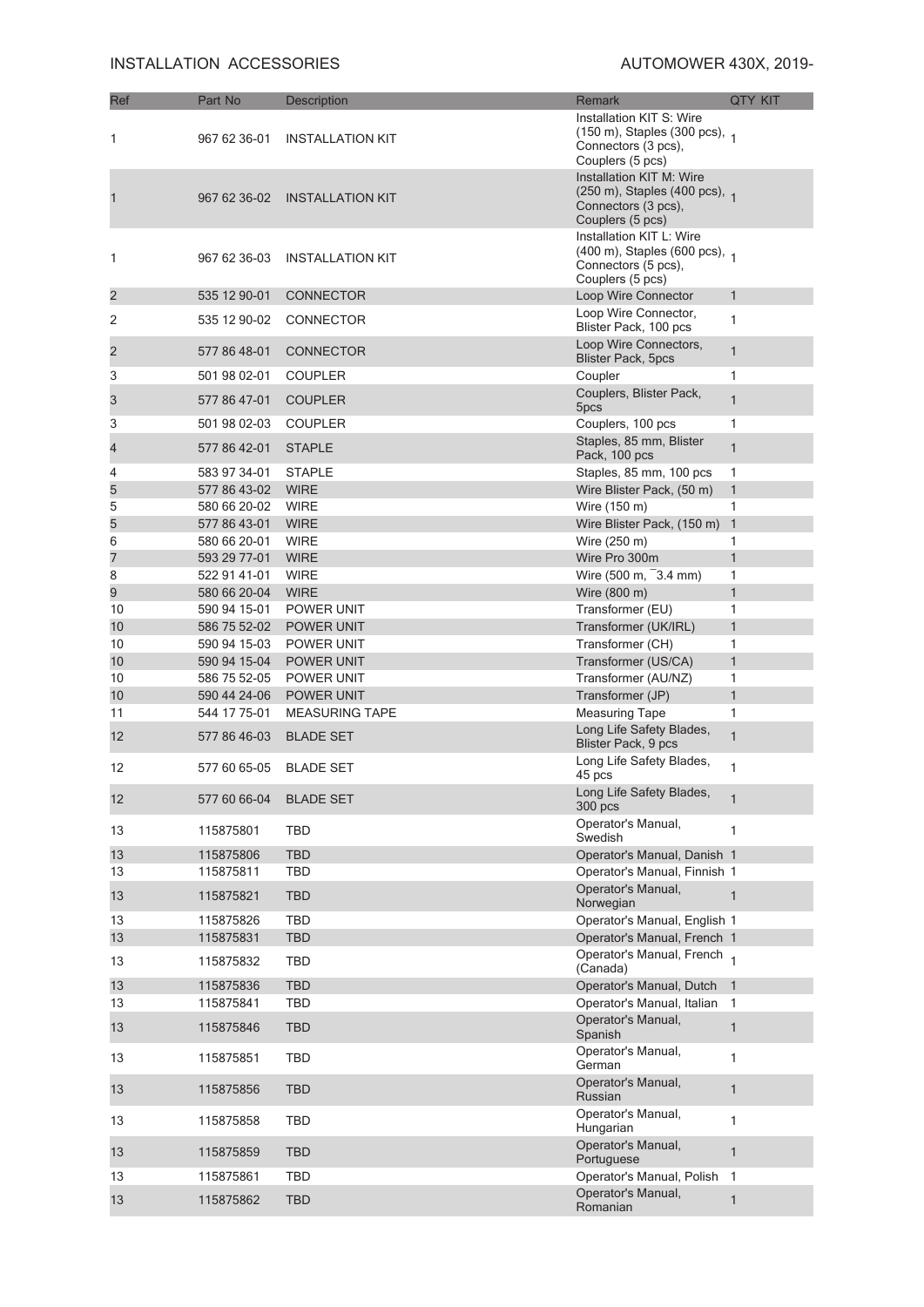### **INSTALLATION ACCESSORIES** AUTOMOWER 430X, 2019-

| Ref | Part No      | Description       | Remark                                                              | <b>QTY KIT</b> |
|-----|--------------|-------------------|---------------------------------------------------------------------|----------------|
| 13  | 115875863    | TBD               | Operator's Manual,<br>Estonian                                      | 1              |
| 13  | 115875864    | TBD               | Operator's Manual, Latvian 1                                        |                |
| 13  | 115875865    | <b>TBD</b>        | Operator's Manual.<br>Lithuanian                                    | $\mathbf{1}$   |
| 13  | 115875868    | <b>TBD</b>        | Operator's Manual,<br>Slovakian                                     | $\mathbf{1}$   |
| 13  | 115875871    | TBD               | Operator's Manual, Greek 1                                          |                |
| 13  | 115875876    | <b>TBD</b>        | Operator's Manual, Turkish 1                                        |                |
| 13  | 115875879    | TBD               | Operator's Manual,<br>Japanese                                      | 1              |
| 13  | 115875881    | <b>TBD</b>        | Operator's Manual,<br>Croatian                                      | $\mathbf{1}$   |
| 13  | 115875884    | <b>TBD</b>        | Operator's Manual,<br>Slovenian                                     | $\mathbf{1}$   |
| 13  | 115875890    | <b>TBD</b>        | Operator's Manual, Czech 1                                          |                |
| 13  | 115875895    | <b>TBD</b>        | Operator's Manual,<br>English: EPA, CARB                            | 1              |
| 13  | 115875896    | <b>TBD</b>        | Operator's Manual,<br>Spanish (USA)                                 | $\mathbf{1}$   |
| 14  | 115 84 51-10 | QUICK GUIDE       | Quick Guide, Swedish,<br>Danish, Norwegian,<br>Finnish              | 1              |
| 14  | 115845120    | <b>TBD</b>        | Quick Guide, German,<br>French, Dutch, Slovenian                    | $\mathbf{1}$   |
| 14  | 115845130    | <b>TBD</b>        | Quick Guide, Spanish,<br>Portuguese, Italian,<br>English            | 1              |
| 14  | 115845138    | <b>TBD</b>        | Quick Guide, English,<br>Spanish, French,<br>Japanese (incl. US/CA) | $\mathbf{1}$   |
| 14  | 115845139    | <b>TBD</b>        | Quick Guide, German,<br>French, Italian, English                    | 1              |
| 14  | 115845140    | <b>TBD</b>        | Quick Guide, Russian,<br>Estonian, Latvian,<br>Lithuanian           | $\mathbf{1}$   |
| 14  | 115845150    | TBD               | Quick Guide, Czech,<br>Slovak, Polish, Hungarian                    | 1              |
| 14  | 115845193    | <b>TBD</b>        | Quick Guide, Croatian,<br>Turkish, Romanian, Greek                  | $\mathbf{1}$   |
| 15  | 579 82 51-01 | <b>CABLE ASSY</b> | Low Voltage Cable 20<br>meter                                       | $\mathbf{1}$   |
| 16  | 579 82 51-02 | <b>CABLE ASSY</b> | Low Volt Cabel 10 meter                                             | $\mathbf{1}$   |
| 17  | 579 82 51-03 | <b>CABLE ASSY</b> | Low Volt Cabel 3 meter                                              | 1              |
| 17  | 579 82 51-04 | <b>CABLE ASSY</b> | Low Voltage Cable (5 m)                                             | $\mathbf{1}$   |
| 18  | 575 23 86-01 | <b>SCREW KIT</b>  | Screw KIT, 6 pcs<br>Screw KIT, Blister Pack, 3                      | 1              |
| 18  | 577 86 49-01 | <b>SCREW</b>      | pcs                                                                 | $\mathbf{1}$   |
| 19  | 586 27 79-01 | <b>STICKER</b>    | Sticker Cable Markers 10<br>pcs                                     | $\mathbf{1}$   |
| 20  | 579 57 12-01 | LABEL             | Label Alarm                                                         | $\mathbf{1}$   |
| 21  | 590 85 50-01 | <b>BOX</b>        | Cable Connector<br>Protection                                       | $\mathbf{1}$   |
| 22  | 596 33 98-01 | <b>TOOL</b>       | <b>Bit for Automower blades</b><br>MOQ 5 pcs                        | $\mathbf{1}$   |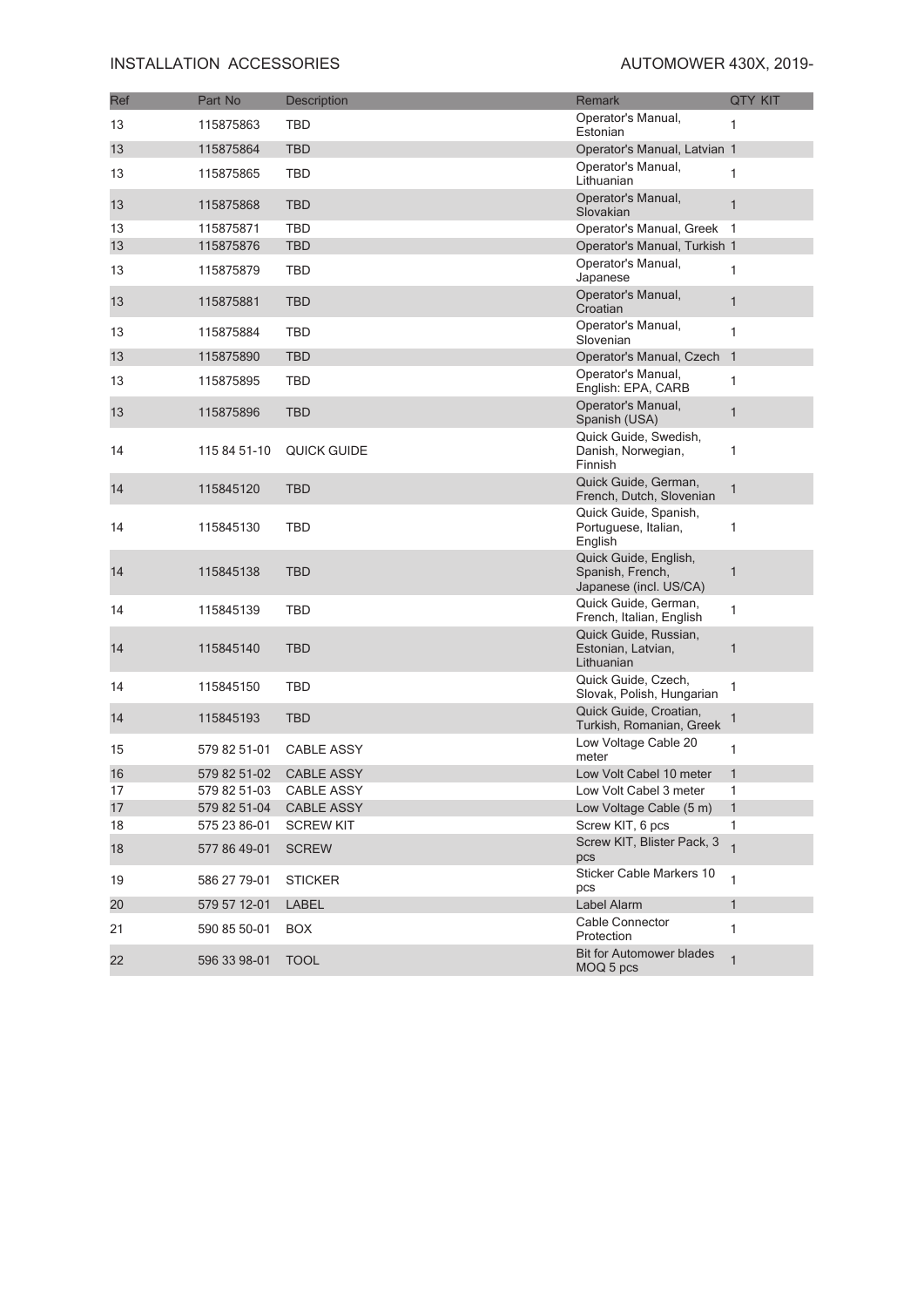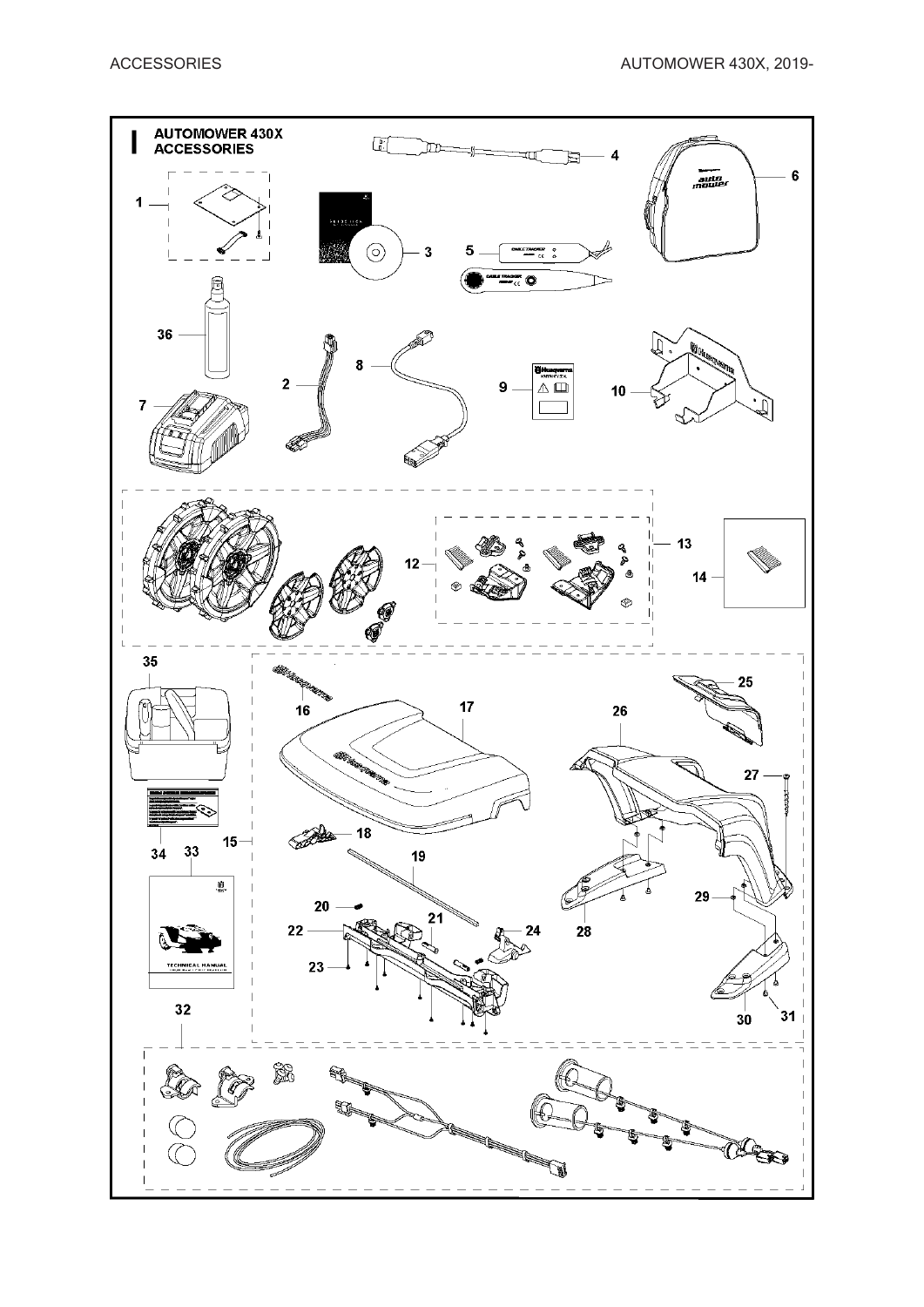| Ref                     | Part No                      | <b>Description</b>                        | <b>Remark</b>                                       | <b>QTY KIT</b>      |
|-------------------------|------------------------------|-------------------------------------------|-----------------------------------------------------|---------------------|
| 1                       | 586 66 23-05                 | <b>GPS MODULE</b>                         | <b>Automower Connect KIT</b>                        | 1                   |
| $\overline{\mathbf{c}}$ | 591 20 36-01                 | <b>WIRING ASSY</b>                        |                                                     | $\mathbf{1}$        |
| 3                       | 577 85 81-03                 | <b>DVD</b>                                | <b>DVD Autocheck EXP</b>                            | 1                   |
| 4                       | 577 51 81-02                 | <b>CABLE</b>                              | Service Cable (USB)                                 | $\mathbf{1}$        |
| 5<br>6                  | 577 60 68-01<br>522 91 67-01 | <b>TEST EQUIPMENT</b><br><b>BAG</b>       | <b>Interruption Detector</b>                        | 1<br>$\mathbf{1}$   |
|                         |                              |                                           | <b>Bag</b><br>Quick Charger with Battery            |                     |
| 7                       | 588 40 84-01                 | <b>CHARGER</b>                            | Test                                                | $\overline{1}$      |
| 8                       | 588 20 26-01                 | <b>CABLE ASSY</b>                         | <b>Cable Quick Charger</b>                          | 1                   |
| 9                       | 580 68 95-02                 | LABEL                                     | <b>Warranty Seal 1pcs</b>                           | 1                   |
| 10                      | 585 01 97-02                 | <b>WALL HANGER</b>                        | <b>Wall Hanger</b>                                  | $\mathbf{1}$        |
| 12                      | 581 90 31-02                 | <b>BRUSH KIT</b>                          | Brush KIT incl Brush, 6 pcs 1                       |                     |
| 13                      | 581 88 97-02                 | <b>WHEEL KIT</b>                          | Rear Wheel KIT incl. Brush 1<br>KIT                 |                     |
| 14                      | 581 98 20-02                 | <b>BRUSH KIT</b>                          | Brush, 6pcs                                         | 1                   |
| 15                      | 585 01 94-01                 | <b>HOUSING</b>                            | House KIT                                           | $\mathbf{1}$        |
| 16                      | 577 46 90-01                 | <b>DECAL</b><br><b>KIT</b>                | Decal                                               | 1                   |
| 17<br>18                | 586 88 58-01<br>585 32 40-02 | <b>HANDLE</b>                             | Cover Lid<br>Handle Left                            | $\mathbf{1}$<br>1   |
| 19                      | 585 32 41-01                 | <b>ROD</b>                                | <b>Steel Rod</b>                                    | $\mathbf{1}$        |
| 20                      | 580 51 14-01                 | <b>SPRING</b>                             | Spring                                              | 2                   |
| 21                      | 585 34 15-01                 | <b>HINGE PIN</b>                          | Hinge Pin                                           | $\overline{2}$      |
| 22                      | 585 34 16-01                 | <b>BEAM</b>                               | Beam                                                | 1                   |
| 23                      | 575 54 33-14                 | <b>SCREW</b>                              | <b>Screw</b>                                        | 9                   |
| 24                      | 585 32 40-01                 | <b>HANDLE</b>                             | Handle Right                                        | 1                   |
| 25                      | 585 32 36-01                 | <b>HATCH</b>                              | Hatch                                               | $\mathbf{1}$        |
| 26                      | 585 32 34-01                 | <b>COVER</b>                              | Cover Base                                          | 1                   |
| 27                      | 575 23 86-01                 | <b>SCREW KIT</b>                          | Screw KIT, 6 pcs                                    | $\mathbf{1}$        |
| 28                      | 585 32 38-02                 | <b>SUPPORT</b>                            | Support Base Left                                   | 1                   |
| 29                      | 503 22 66-01                 | <b>SQUARE NUT</b>                         | <b>Square Nut</b>                                   | $\overline{4}$      |
| 30<br>31                | 585 32 38-01                 | <b>SUPPORT</b>                            | Support Base Right                                  | 1<br>$\overline{4}$ |
| 32                      | 535 12 93-03<br>581 91 25-02 | <b>SCREW IHPANM</b><br><b>HEAD LIGHTS</b> | <b>Screw</b><br>Head Lights KIT                     | 1                   |
| 33                      | 115 81 90-01                 | <b>WORKSHOP MANUAL</b>                    | Technical Handbook -420,<br>430X, 450X Swedish      | 1                   |
| 33                      | 115 81 90-06                 | <b>WORKSHOP MANUAL</b>                    | Technical Handbook -420,<br>430X, 450X Danish       |                     |
| 33                      | 115 81 90-11                 | <b>WORKSHOP MANUAL</b>                    | Technical Handbook -420,<br>430X, 450X Finnish      |                     |
| 33                      | 115 81 90-21                 | <b>WORKSHOP MANUAL</b>                    | Technical Handbook -420,<br>430X, 450X Norwegian    |                     |
| 33                      | 115 81 90-26                 | <b>WORKSHOP MANUAL</b>                    | Technical Handbook -420,<br>430X, 450X English      |                     |
| 33                      | 115 81 90-31                 | WORKSHOP MANUAL                           | Technical Handbook -420,<br>430X, 450X French       |                     |
| 33                      | 115 81 90-36                 | <b>WORKSHOP MANUAL</b>                    | Technical Handbook -420, 1<br>430X, 450X Dutch      |                     |
| 33                      | 115 81 90-41                 | <b>WORKSHOP MANUAL</b>                    | Technical Handbook -420, 1<br>430X, 450X Italian    |                     |
| 33                      | 115 81 90-46                 | <b>WORKSHOP MANUAL</b>                    | Technical Handbook -420, 1<br>430X, 450X Spanish    |                     |
| 33                      | 115 81 90-51                 | <b>WORKSHOP MANUAL</b>                    | Technical Handbook -420,<br>430X, 450X German       |                     |
| 33                      | 115819056                    | <b>TBD</b>                                | Technical Handbook -420, 1<br>430X, 450X Russian    |                     |
| 33                      | 115819058                    | TBD                                       | Technical Handbook -420,<br>430X, 450X Hungarian    |                     |
| 33                      | 115819059                    | <b>TBD</b>                                | Technical Handbook -420, 1<br>430X, 450X Portuguese |                     |
| 33                      | 115819061                    | TBD                                       | Technical Handbook -420,<br>430X, 450X Polish       | $\mathbf{1}$        |
| 33                      | 115819062                    | <b>TBD</b>                                | Technical Handbook -420,<br>430X, 450X Romanian     | $\mathbf{1}$        |
| 33                      | 115819063                    | <b>TBD</b>                                | Technical Handbook -420,<br>430X, 450X Estonian     |                     |
| 33                      | 115819064                    | <b>TBD</b>                                | Technical Handbook -420, 1<br>430X, 450X Latvian    |                     |